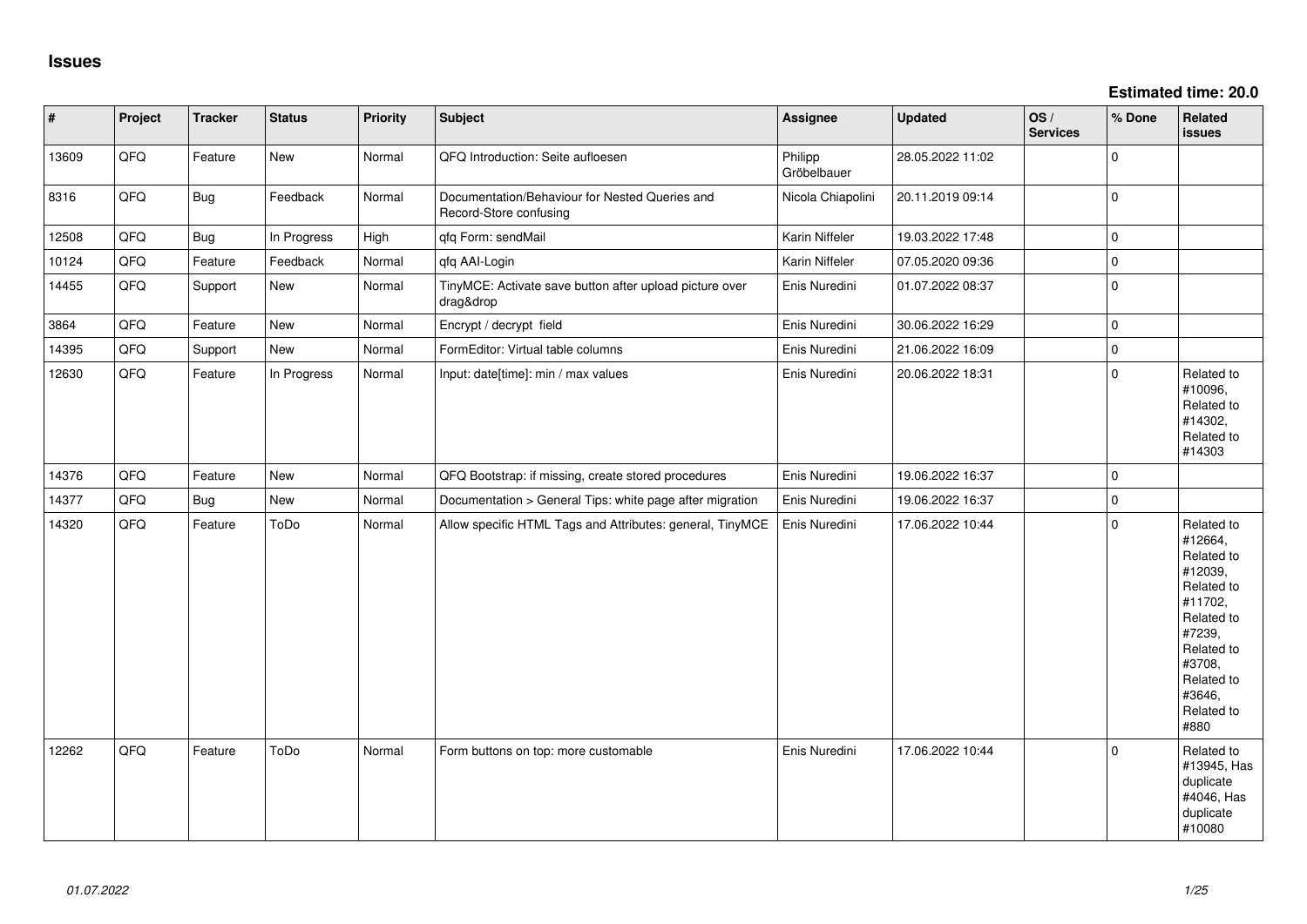| #     | Project | <b>Tracker</b> | <b>Status</b>     | <b>Priority</b> | <b>Subject</b>                                                                       | Assignee      | Updated          | OS/<br><b>Services</b> | % Done      | <b>Related</b><br><b>issues</b>                  |
|-------|---------|----------------|-------------------|-----------------|--------------------------------------------------------------------------------------|---------------|------------------|------------------------|-------------|--------------------------------------------------|
| 14303 | QFQ     | Bug            | ToDo              | Normal          | datetime broken with picker                                                          | Enis Nuredini | 17.06.2022 09:02 |                        | $\mathbf 0$ | Related to<br>#12630                             |
| 13608 | QFQ     | Feature        | Some day<br>maybe | Normal          | Automatic Browser Language Redirect                                                  | Enis Nuredini | 17.06.2022 08:35 |                        | $\pmb{0}$   |                                                  |
| 14322 | QFQ     | Bug            | New               | Normal          | Form Load: by default no scroll (save & close should be<br>visible)                  | Enis Nuredini | 15.06.2022 14:12 |                        | $\mathbf 0$ | Related to<br>#14321,<br>Related to<br>#6232     |
| 9052  | QFQ     | Feature        | Feedback          | High            | Report: CodeMirror with SQL Syntax Highlight in FE                                   | Enis Nuredini | 08.06.2022 10:25 |                        | $\mathbf 0$ |                                                  |
| 13716 | QFQ     | Bug            | New               | High            | Firefox ask to store username/password                                               | Enis Nuredini | 30.05.2022 09:31 |                        | $\Omega$    | Related to<br>#13827                             |
| 12066 | QFQ     | <b>Bug</b>     | New               | High            | enterAsSubmit: Forward wird nicht ausgeführt                                         | Enis Nuredini | 29.05.2022 09:23 |                        | $\Omega$    |                                                  |
| 11630 | QFQ     | <b>Bug</b>     | Feedback          | High            | Bitte check ob CALL() in 20.11.0 noch so funktioniert wie in<br>20.4.1               | Enis Nuredini | 28.05.2022 13:45 |                        | $\Omega$    | Related to<br>#11325                             |
| 12989 | QFQ     | <b>Bug</b>     | <b>New</b>        | Normal          | empty string does not trigger dynamic update                                         | Enis Nuredini | 28.05.2022 11:09 |                        | $\pmb{0}$   |                                                  |
| 13943 | QFQ     | <b>Bug</b>     | Priorize          | Normal          | unable to find formgroup                                                             | Enis Nuredini | 28.05.2022 11:03 |                        | $\Omega$    |                                                  |
| 14227 | QFQ     | Feature        | <b>New</b>        | Normal          | Selenium Konkurrenz: cypress.io                                                      | Enis Nuredini | 28.05.2022 11:02 |                        | $\mathbf 0$ |                                                  |
| 14028 | QFQ     | Feature        | New               | Normal          | Required notification: visual nicer                                                  | Enis Nuredini | 28.05.2022 11:01 |                        | $\mathbf 0$ |                                                  |
| 13945 | QFQ     | Feature        | New               | Normal          | As link: content before/after link                                                   | Enis Nuredini | 28.05.2022 11:01 |                        | $\Omega$    | Related to<br>#12262                             |
| 13689 | QFQ     | <b>Bug</b>     | New               | Normal          | Enter auf Eingabefeld mit ungültigem Wert führt zu blurry<br>Seite                   | Enis Nuredini | 28.05.2022 10:53 |                        | $\Omega$    | Related to<br>#14245, Has<br>duplicate<br>#11891 |
| 14245 | QFQ     | <b>Bug</b>     | New               | Normal          | Form Save Btn bleibt disabled wenn Datumsfeld über<br>Datepicker geändert            | Enis Nuredini | 27.05.2022 13:45 |                        | $\Omega$    | Related to<br>#13689                             |
| 13767 | QFQ     | <b>Bug</b>     | Feedback          | Normal          | date/time-picker: required shows up/down button orange                               | Enis Nuredini | 16.05.2022 23:16 |                        | $\Omega$    |                                                  |
| 13572 | QFQ     | Feature        | Feedback          | Normal          | Form Load: misleading error message on trying to load non<br>existent primary record | Enis Nuredini | 16.05.2022 23:16 |                        | 100         |                                                  |
| 10782 | QFQ     | Feature        | Feedback          | Normal          | Tiny MCE: Image Upload                                                               | Enis Nuredini | 16.05.2022 23:16 |                        | $\mathbf 0$ | Related to<br>#12452                             |
| 13900 | QFQ     | Feature        | Priorize          | Normal          | Selenium: Check das Cookie/PDF funktioniert                                          | Enis Nuredini | 25.03.2022 12:45 |                        | $\Omega$    |                                                  |
| 10569 | QFQ     | Feature        | Priorize          | Normal          | link blank more safe                                                                 | Enis Nuredini | 25.03.2022 12:44 |                        | $\mathbf 0$ |                                                  |
| 13899 | QFQ     | <b>Bug</b>     | ToDo              | Normal          | Selenium: zum laufen bringen                                                         | Enis Nuredini | 25.03.2022 10:24 |                        | $\Omega$    |                                                  |
| 8891  | QFQ     | <b>Bug</b>     | New               | High            | formSubmitLog: do not log passwords                                                  | Enis Nuredini | 25.03.2022 09:06 |                        | $\mathbf 0$ |                                                  |
| 10463 | QFQ     | Feature        | New               | Normal          | Report link: expliztes setzen von HTML Tags (Bedarf fuer<br>'data-selenium' & 'id')  | Enis Nuredini | 23.03.2022 09:23 |                        | $\Omega$    | Related to<br>#7648                              |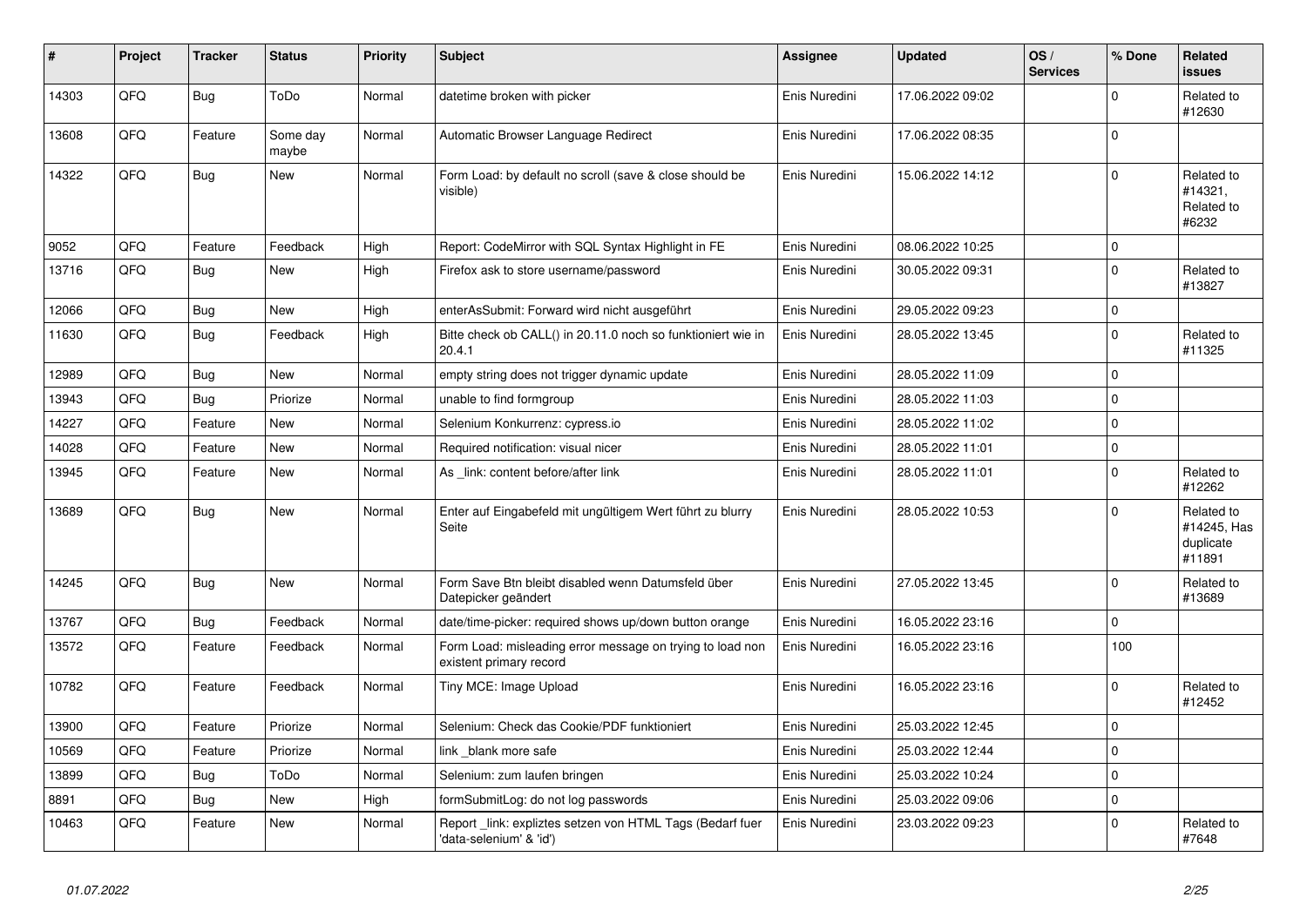| #     | Project | <b>Tracker</b> | <b>Status</b>     | <b>Priority</b> | <b>Subject</b>                                                                                         | <b>Assignee</b>     | <b>Updated</b>   | OS/<br><b>Services</b> | % Done         | <b>Related</b><br><b>issues</b>                                       |
|-------|---------|----------------|-------------------|-----------------|--------------------------------------------------------------------------------------------------------|---------------------|------------------|------------------------|----------------|-----------------------------------------------------------------------|
| 11892 | QFQ     | Feature        | New               | Normal          | tablesorter: columns with links are hard to order - new<br>qualifier 'Y: <ord>'</ord>                  | Enis Nuredini       | 23.03.2022 09:22 |                        | $\Omega$       |                                                                       |
| 13757 | QFQ     | Feature        | <b>New</b>        | High            | QR / Bar-Code Plugin                                                                                   | Enis Nuredini       | 19.03.2022 17:43 |                        | 0              |                                                                       |
| 3613  | QFQ     | Bug            | Some day<br>maybe | Normal          | note /note unchecked -> note div (col-md) wird weiterhin<br>gerendert                                  | Elias Villiger      | 01.02.2020 23:19 |                        | 100            |                                                                       |
| 11347 | QFQ     | <b>Bug</b>     | Feedback          | Normal          | If Bedingungen funktionieren nicht korrekt                                                             | Christoph Fuchs     | 21.03.2021 20:37 |                        | 0              |                                                                       |
| 4018  | QFQ     | Feature        | New               | Normal          | typeahead: long query parameter / answer triggers 'Attack<br>detected' and purges current SIP storage. | Carsten Rose        | 29.06.2022 22:46 |                        | $\Omega$       | Related to<br>#9077                                                   |
| 9221  | QFQ     | Feature        | <b>New</b>        | Normal          | typeAhead: Zeichenlimite ausschalten                                                                   | Carsten Rose        | 29.06.2022 22:36 |                        | $\pmb{0}$      |                                                                       |
| 9077  | QFQ     | <b>Bug</b>     | New               | Normal          | typeAheadSql: report broken SQL                                                                        | Carsten Rose        | 29.06.2022 22:35 |                        | 0              | Related to<br>#4018                                                   |
| 14323 | QFQ     | Bug            | In Progress       | Normal          | Report: render=both single - no impact                                                                 | Carsten Rose        | 19.06.2022 18:31 |                        | 0              |                                                                       |
| 14371 | QFQ     | Feature        | Priorize          | Normal          | <b>LDAP via REPORT</b>                                                                                 | Carsten Rose        | 19.06.2022 16:37 |                        | 0              |                                                                       |
| 14290 | QFQ     | Feature        | Priorize          | Normal          | FormEditor: Show Table Definition                                                                      | Carsten Rose        | 19.06.2022 16:37 |                        | $\Omega$       |                                                                       |
| 14283 | QFQ     | <b>Bug</b>     | Priorize          | Normal          | HEIC / HEIF convert doesn't trigger                                                                    | Carsten Rose        | 19.06.2022 16:37 |                        | $\overline{0}$ |                                                                       |
| 12452 | QFQ     | Feature        | Priorize          | Normal          | BaseURL: alsways with '/' at the end                                                                   | Carsten Rose        | 19.06.2022 13:45 |                        | $\Omega$       | Related to<br>#10782                                                  |
| 14305 | QFQ     | <b>Bug</b>     | <b>New</b>        | Normal          | Inline Report editing does not create history entries                                                  | Carsten Rose        | 10.06.2022 11:55 |                        | 0              |                                                                       |
| 14304 | QFQ     | Bug            | New               | Normal          | table sorter view safer does not work                                                                  | Carsten Rose        | 10.06.2022 11:49 |                        | 0              |                                                                       |
| 10013 | QFQ     | Feature        | Some day<br>maybe | Normal          | FE.typ=editor: CodeMirror                                                                              | Carsten Rose        | 08.06.2022 10:37 |                        | $\Omega$       | Related to<br>#12611,<br>Related to<br>#12490,<br>Related to<br>#7732 |
| 12611 | QFQ     | Feature        | Some day<br>maybe | Normal          | Refactoring: Bootstrap with Lazy Loading                                                               | Carsten Rose        | 08.06.2022 10:37 |                        | $\Omega$       | Related to<br>#12490,<br>Related to<br>#10013,<br>Related to<br>#7732 |
| 14175 | QFQ     | Bug            | In Progress       | Normal          | Opening a form with no QFQ Session cookie fails                                                        | Carsten Rose        | 03.06.2022 10:40 |                        | 0              |                                                                       |
| 12584 | QFQ     | Feature        | Feedback          | Normal          | T3 v10 migration script: replace alias-patterns (v11)                                                  | Carsten Rose        | 28.05.2022 11:12 |                        | 100            |                                                                       |
| 14090 | QFQ     | Feature        | New               | Normal          | Nützliche script funktionen                                                                            | Carsten Rose        | 28.05.2022 11:03 |                        | 0              |                                                                       |
| 14233 | QFQ     | Bug            | <b>New</b>        | Normal          | AS link: question - HTML is not rendered                                                               | <b>Carsten Rose</b> | 28.05.2022 11:02 |                        | 0              |                                                                       |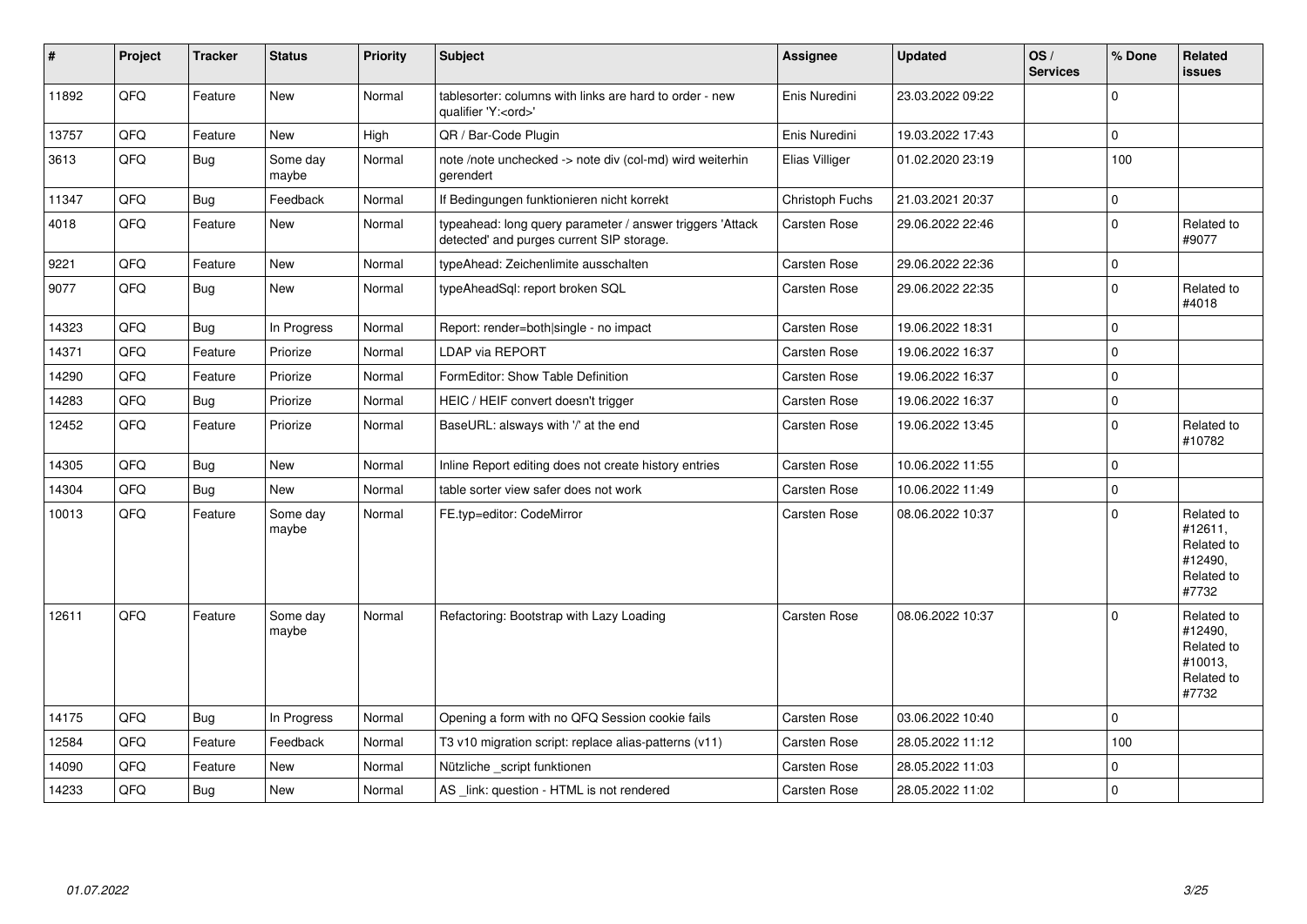| $\#$  | Project | <b>Tracker</b> | <b>Status</b> | <b>Priority</b> | <b>Subject</b>                                                                                                                                                | <b>Assignee</b>     | <b>Updated</b>   | OS/<br><b>Services</b> | % Done              | Related<br><b>issues</b>                                                                                                       |
|-------|---------|----------------|---------------|-----------------|---------------------------------------------------------------------------------------------------------------------------------------------------------------|---------------------|------------------|------------------------|---------------------|--------------------------------------------------------------------------------------------------------------------------------|
| 14187 | QFQ     | Feature        | New           | High            | qfq.log: show current URL                                                                                                                                     | Carsten Rose        | 28.05.2022 11:02 |                        | $\mathbf 0$         | Related to<br>#13933,<br>Related to<br>#12532,<br>Related to<br>#11893                                                         |
| 14077 | QFQ     | <b>Bug</b>     | New           | Normal          | As _link: Attribute 'class' missing by r:1 and r:3 - but should<br>set                                                                                        | <b>Carsten Rose</b> | 28.05.2022 11:02 |                        | $\mathbf 0$         | Related to<br>#5342,<br>Related to<br>#4343                                                                                    |
| 11517 | QFQ     | <b>Bug</b>     | In Progress   | Normal          | extraButtonInfo Broken for multiple FormElements                                                                                                              | <b>Carsten Rose</b> | 12.05.2022 13:12 |                        | $\mathbf 0$         | Related to<br>#7890,<br>Related to<br>#3811, Has<br>duplicate<br>#10905, Has<br>duplicate<br>#10553, Has<br>duplicate<br>#6779 |
| 10979 | QFQ     | Feature        | New           | Normal          | Ajax Calls an API - dataReport                                                                                                                                | <b>Carsten Rose</b> | 11.05.2022 12:15 |                        | 0                   |                                                                                                                                |
| 14091 | QFQ     | <b>Bug</b>     | New           | Normal          | inconsistent template path for twig                                                                                                                           | Carsten Rose        | 19.04.2022 18:36 |                        | $\mathbf 0$         |                                                                                                                                |
| 13451 | QFQ     | Bug            | New           | Normal          | Character Counter / Max Character: Problem in Safari                                                                                                          | <b>Carsten Rose</b> | 15.04.2022 17:18 |                        | $\Omega$            |                                                                                                                                |
| 12440 | QFQ     | Feature        | In Progress   | Normal          | Typo3 V10 upgrade (durchfuehren und testen)                                                                                                                   | Carsten Rose        | 21.03.2022 09:53 |                        | 50                  | Related to<br>#12357,<br>Related to<br>#12067,<br>Related to<br>#10661                                                         |
| 12714 | QFQ     | <b>Bug</b>     | New           | Normal          | Conversion of GIF to PDF broken when GIF contains Alpha.                                                                                                      | Carsten Rose        | 19.03.2022 17:49 |                        | $\mathbf 0$         |                                                                                                                                |
| 12546 | QFQ     | <b>Bug</b>     | Feedback      | Normal          | Branch 'Development' - Unit Tests mit dirty workaround<br>angepasst                                                                                           | <b>Carsten Rose</b> | 19.03.2022 17:48 |                        | $\mathbf 0$         |                                                                                                                                |
| 12512 | QFQ     | <b>Bug</b>     | New           | Normal          | Some MySQL Installation can't use 'stored procedures'                                                                                                         | <b>Carsten Rose</b> | 19.03.2022 17:48 |                        | $\Omega$            |                                                                                                                                |
| 12520 | QFQ     | <b>Bug</b>     | New           | Normal          | Switch FE User: still active even FE User session expired                                                                                                     | Carsten Rose        | 19.03.2022 17:48 |                        | 0                   |                                                                                                                                |
| 12581 | QFQ     | Bug            | New           | Normal          | Form.forward=close: Record 'new' in new browser tab ><br>save $(8 \text{ close}) >>$ Form is not reloaded with new created<br>record id and stays in mode=new | Carsten Rose        | 19.03.2022 17:48 |                        | $\mathbf 0$         |                                                                                                                                |
| 12603 | QFQ     | Feature        | New           | Normal          | Dropdown (Select), Radio, checkbox:<br>itemListAlways={{!SELECT key, value}}                                                                                  | Carsten Rose        | 19.03.2022 17:47 |                        | $\mathsf{O}\xspace$ |                                                                                                                                |
| 12664 | QFQ     | Feature        | New           | Normal          | TinyMCE: report/remove malicous HTML/JS Code                                                                                                                  | Carsten Rose        | 19.03.2022 17:47 |                        | $\mathbf{0}$        | Related to<br>#14320                                                                                                           |
| 12716 | QFQ     | <b>Bug</b>     | New           | Normal          | template group: Pattern only applied to first instance                                                                                                        | Carsten Rose        | 19.03.2022 17:47 |                        | $\pmb{0}$           |                                                                                                                                |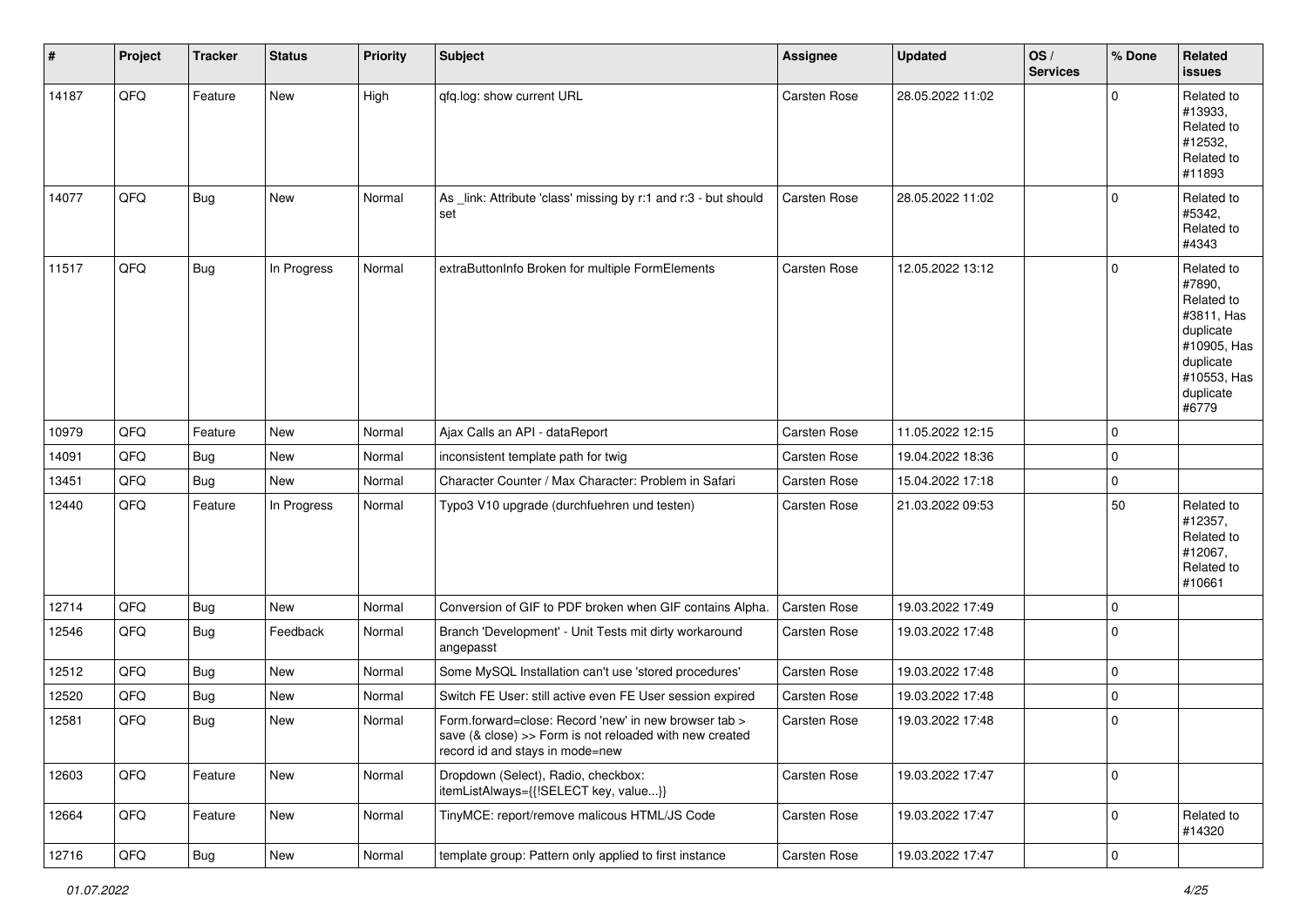| #     | Project | <b>Tracker</b> | <b>Status</b>              | <b>Priority</b> | <b>Subject</b>                                                                                                                                       | <b>Assignee</b>     | <b>Updated</b>   | OS/<br><b>Services</b> | % Done      | Related<br><b>issues</b>                                             |
|-------|---------|----------------|----------------------------|-----------------|------------------------------------------------------------------------------------------------------------------------------------------------------|---------------------|------------------|------------------------|-------------|----------------------------------------------------------------------|
| 13331 | QFQ     | Bug            | <b>New</b>                 | Normal          | Multi Form: Clear Icon misplaced                                                                                                                     | Carsten Rose        | 19.03.2022 17:47 |                        | $\Omega$    |                                                                      |
| 13332 | QFQ     | <b>Bug</b>     | New                        | Normal          | Multi Form: Required Felder werden visuell nicht markiert.                                                                                           | Carsten Rose        | 19.03.2022 17:47 |                        | $\mathbf 0$ |                                                                      |
| 13460 | QFQ     | <b>Bug</b>     | New                        | Normal          | Doc: Password set/reset  password should not processed<br>with 'html encode'                                                                         | Carsten Rose        | 19.03.2022 17:46 |                        | $\Omega$    |                                                                      |
| 13467 | QFQ     | Feature        | New                        | Normal          | ChangeLog Generator                                                                                                                                  | Carsten Rose        | 19.03.2022 17:46 |                        | $\Omega$    | Related to<br>#11460                                                 |
| 13592 | QFQ     | <b>Bug</b>     | New                        | Normal          | QFQ Build Queue: das vergeben von Tags klappt nicht. Es<br>werden keine Releases gebaut.                                                             | Carsten Rose        | 19.03.2022 17:45 |                        | $\Omega$    |                                                                      |
| 13700 | QFQ     | Feature        | <b>New</b>                 | Normal          | Redesign qfq.io Seite                                                                                                                                | Carsten Rose        | 19.03.2022 17:43 |                        | $\mathbf 0$ |                                                                      |
| 13841 | QFQ     | Feature        | New                        | Normal          | Create PDF via iText - evaluate                                                                                                                      | Carsten Rose        | 19.03.2022 17:42 |                        | $\mathbf 0$ |                                                                      |
| 13843 | QFQ     | Feature        | New                        | Normal          | Create JWT via QFQ                                                                                                                                   | Carsten Rose        | 19.03.2022 17:42 |                        | $\Omega$    |                                                                      |
| 5548  | QFQ     | Feature        | Some day<br>maybe          | Normal          | 801 Textfiles/Scriptfiles als Thumbnail                                                                                                              | Carsten Rose        | 07.03.2022 16:26 |                        | $\Omega$    |                                                                      |
| 12395 | QFQ     | <b>Bug</b>     | ToDo                       | High            | QFQ Function: Result two times shown                                                                                                                 | Carsten Rose        | 18.02.2022 08:59 |                        | $\mathbf 0$ |                                                                      |
| 5894  | QFQ     | Feature        | Feedback                   | Normal          | Typeahead in Report: show/hide rows dynamically                                                                                                      | Carsten Rose        | 18.02.2022 08:50 |                        | $\Omega$    | Related to<br>#5893,<br>Related to<br>#5885                          |
| 4413  | QFQ     | Feature        | <b>New</b>                 | Normal          | fieldset: show/hidden, modeSql, dynamicUpdate                                                                                                        | Carsten Rose        | 09.02.2022 15:19 |                        | $\Omega$    |                                                                      |
| 13706 | QFQ     | <b>Bug</b>     | New                        | Normal          | Wrong CheckType in FieldElement LastStatus of Form Cron                                                                                              | Carsten Rose        | 21.01.2022 18:20 |                        | $\Omega$    |                                                                      |
| 13659 | QFQ     | Bug            | New                        | Normal          | wrong sanitize class applied to R-store                                                                                                              | Carsten Rose        | 15.01.2022 14:23 |                        | $\mathbf 0$ |                                                                      |
| 9789  | QFQ     | <b>Bug</b>     | In Progress                | High            | Record Lock: release to early on 'leave page'                                                                                                        | Carsten Rose        | 10.01.2022 09:25 |                        | 100         | Related to<br>#10081,<br>Related to<br>#9173,<br>Related to<br>#8702 |
| 12327 | QFQ     | Bug            | New                        | Normal          | Copy to clipboard: Glyphicon can not be changed                                                                                                      | <b>Carsten Rose</b> | 27.12.2021 17:59 |                        | $\Omega$    |                                                                      |
| 13566 | QFQ     | Feature        | Ready to sync<br>(develop) | Normal          | Delete config-example.qfq.php file                                                                                                                   | Carsten Rose        | 23.12.2021 09:25 |                        | $\Omega$    |                                                                      |
| 12463 | QFQ     | <b>Bug</b>     | ToDo                       | High            | QFQ Function: 'function' and 'sql' on same level - output of<br>sql is shown two times.                                                              | Carsten Rose        | 15.12.2021 16:31 |                        | $\mathbf 0$ |                                                                      |
| 12544 | QFQ     | Feature        | New                        | High            | a) ' AS _link' new also as ' AS _format', b) sortierung via   Carsten Rose<br>'display: none;', c) ' format' benoeitgt nicht zwingend<br>u/U/p/m/z/d |                     | 14.12.2021 16:03 |                        | $\mathbf 0$ |                                                                      |
| 12702 | QFQ     | <b>Bug</b>     | New                        | High            | templateGroup: broken in multiDb Setup                                                                                                               | Carsten Rose        | 14.12.2021 16:02 |                        | $\mathbf 0$ |                                                                      |
| 12545 | QFQ     | Bug            | New                        | Urgent          | sql.log not created / updated                                                                                                                        | Carsten Rose        | 14.12.2021 16:02 |                        | 0           |                                                                      |
| 12974 | QFQ     | Bug            | New                        | High            | Sanitize Queries in Action-Elements                                                                                                                  | Carsten Rose        | 07.12.2021 17:19 |                        | $\mathbf 0$ |                                                                      |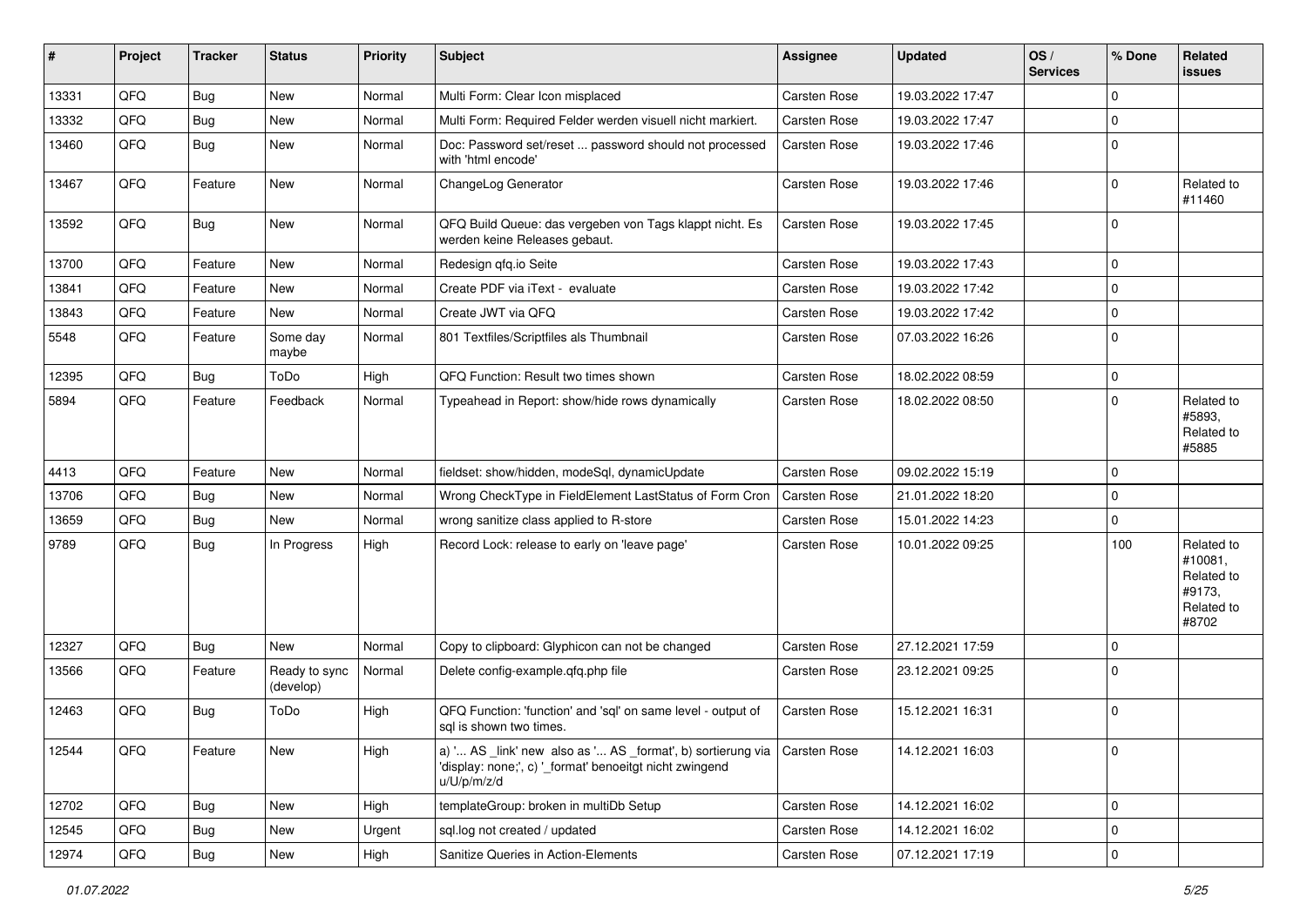| $\vert$ # | Project | <b>Tracker</b> | <b>Status</b>     | <b>Priority</b> | <b>Subject</b>                                                                                           | Assignee            | <b>Updated</b>   | OS/<br><b>Services</b> | % Done      | Related<br><b>issues</b>                                                |
|-----------|---------|----------------|-------------------|-----------------|----------------------------------------------------------------------------------------------------------|---------------------|------------------|------------------------|-------------|-------------------------------------------------------------------------|
| 12670     | QFQ     | Bug            | <b>New</b>        | High            | Dropdown-Menu classes können nicht mehr angegeben<br>werden                                              | <b>Carsten Rose</b> | 07.12.2021 17:19 |                        | 0           |                                                                         |
| 12532     | QFQ     | Feature        | <b>New</b>        | High            | SIP-Parameter bei Seitenaufruf in Browser-Console<br>anzeigen                                            | Carsten Rose        | 07.12.2021 17:19 |                        | 0           | Related to<br>#11893,<br>Related to<br>#14187                           |
| 12513     | QFQ     | Bug            | <b>New</b>        | High            | Implement server side check of maxlength                                                                 | Carsten Rose        | 07.12.2021 17:19 |                        | $\pmb{0}$   |                                                                         |
| 12186     | QFQ     | Feature        | New               | High            | TinyMCE Config für Objekte                                                                               | Carsten Rose        | 07.12.2021 17:19 |                        | 0           | <b>Blocks</b><br>#12632                                                 |
| 6116      | QFQ     | Bug            | Priorize          | High            | value of checkbox not saved                                                                              | Carsten Rose        | 07.12.2021 17:19 |                        | 0           |                                                                         |
| 9834      | QFQ     | Bug            | Priorize          | Normal          | Input elements with tag 'disabled' are missing on<br>form-submit: server option 'processReadOnly' broken | Carsten Rose        | 07.12.2021 16:43 |                        | 0           | Related to<br>#9691,<br>Related to<br>#5305, Has<br>duplicate<br>#12331 |
| 11702     | QFQ     | Feature        | <b>New</b>        | Normal          | HTML Special Char makes no sense for 'allbut' if '&' is<br>forbidden                                     | Carsten Rose        | 07.12.2021 16:35 |                        | $\mathbf 0$ | Related to<br>#5112,<br>Related to<br>#14320                            |
| 8082      | QFQ     | Feature        | Priorize          | High            | Contact form without saving record                                                                       | Carsten Rose        | 07.12.2021 15:20 |                        | $\Omega$    | Related to<br>#8587,<br><b>Blocks</b><br>#11850                         |
| 13354     | QFQ     | Feature        | <b>New</b>        | Normal          | Using Websocket in QFQ                                                                                   | Carsten Rose        | 10.11.2021 15:47 |                        | 0           |                                                                         |
| 13330     | QFQ     | Feature        | In Progress       | Normal          | Multi Form: Upload                                                                                       | Carsten Rose        | 07.11.2021 12:40 |                        | 50          | Related to<br>#9706                                                     |
| 9013      | QFQ     | <b>Bug</b>     | New               | Normal          | Error in Twig template not handled                                                                       | Carsten Rose        | 20.10.2021 13:43 |                        | 0           |                                                                         |
| 12337     | QFQ     | Feature        | Some day<br>maybe | Normal          | Database.php: better caching                                                                             | Carsten Rose        | 16.09.2021 15:10 |                        | 0           |                                                                         |
| 12315     | QFQ     | Feature        | Some day<br>maybe | Normal          | Form History (Diffs) / Backups                                                                           | Carsten Rose        | 16.09.2021 15:10 |                        | 0           |                                                                         |
| 11323     | QFQ     | Feature        | Some day<br>maybe | Normal          | Report Frontend Editor Modal + Codemirror                                                                | Carsten Rose        | 16.09.2021 15:10 |                        | 0           | Related to<br>#11036                                                    |
| 11322     | QFQ     | Feature        | Some day<br>maybe | Normal          | Form Element JSON - (multiline parameter field)                                                          | Carsten Rose        | 16.09.2021 15:10 |                        | 0           |                                                                         |
| 11217     | QFQ     | Feature        | Some day<br>maybe | Normal          | <b>Extend Script Functionality</b>                                                                       | Carsten Rose        | 16.09.2021 15:10 |                        | 0           |                                                                         |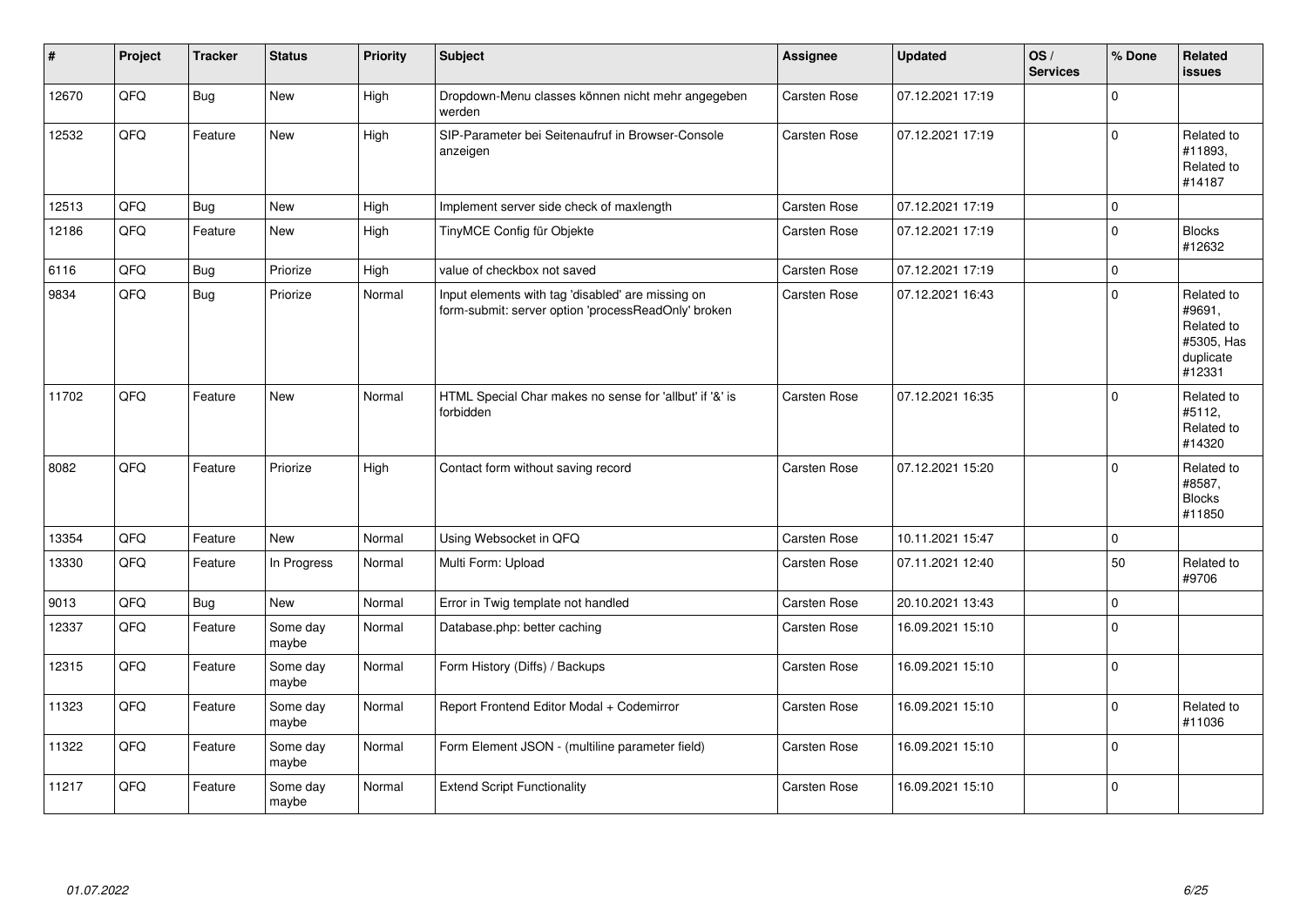| #     | Project        | <b>Tracker</b> | <b>Status</b>     | <b>Priority</b> | Subject                                                                 | <b>Assignee</b>     | <b>Updated</b>   | OS/<br><b>Services</b> | % Done         | Related<br>issues                             |
|-------|----------------|----------------|-------------------|-----------------|-------------------------------------------------------------------------|---------------------|------------------|------------------------|----------------|-----------------------------------------------|
| 10716 | QFQ            | Feature        | Some day<br>maybe | Normal          | Business Logic mit Externen Skripten                                    | <b>Carsten Rose</b> | 16.09.2021 15:10 |                        | 0              | Related to<br>#10713,<br>Related to<br>#8217  |
| 10095 | QFQ            | Feature        | Some day<br>maybe | Normal          | Generic Gitlab Integration into QFQ                                     | <b>Carsten Rose</b> | 16.09.2021 15:10 |                        | $\mathbf 0$    |                                               |
| 8586  | QFQ            | Feature        | Some day<br>maybe | Normal          | QFQ: Enhance Error message for 'record not found'                       | <b>Carsten Rose</b> | 16.09.2021 15:10 |                        | $\mathbf 0$    |                                               |
| 8520  | QFQ            | Feature        | Some day<br>maybe | Normal          | Bring QFQ to Composer                                                   | <b>Carsten Rose</b> | 16.09.2021 15:10 |                        | $\mathbf 0$    |                                               |
| 8101  | QFQ            | Feature        | Some day<br>maybe | Normal          | Password hash: support further hashing methods                          | Carsten Rose        | 16.09.2021 15:10 |                        | 0              |                                               |
| 7456  | QFQ            | <b>Bug</b>     | Some day<br>maybe | Low             | Todos in Code: solve or make ticket                                     | Carsten Rose        | 16.09.2021 15:10 |                        | $\mathbf 0$    |                                               |
| 7453  | QFQ            | Feature        | Some day<br>maybe | Normal          | import / export forms QFQ                                               | Carsten Rose        | 16.09.2021 15:10 |                        | $\mathbf 0$    |                                               |
| 7452  | QFQ            | Feature        | Some day<br>maybe | Normal          | automate deployment new QFQ version                                     | Carsten Rose        | 16.09.2021 15:10 |                        | $\pmb{0}$      |                                               |
| 11036 | QFQ            | Feature        | Some day<br>maybe | Normal          | inline report editor permissions                                        | <b>Carsten Rose</b> | 16.09.2021 15:09 |                        | 0              | Related to<br>#11323                          |
| 10745 | QFQ            | Feature        | Some day<br>maybe | Normal          | Tablesorter Excel Export                                                | <b>Carsten Rose</b> | 16.09.2021 15:09 |                        | $\mathbf 0$    |                                               |
| 10116 | QFQ            | Feature        | Some day<br>maybe | Normal          | TypeAhead: Tag - show inside 'input' element                            | Carsten Rose        | 16.09.2021 15:09 |                        | $\mathbf 0$    |                                               |
| 12325 | QFQ            | <b>Bug</b>     | Priorize          | Normal          | MultiDB form.dblndex not working for report syntax                      | Carsten Rose        | 07.09.2021 13:37 |                        | 0              | Related to<br>#12145,<br>Related to<br>#12314 |
| 11980 | QFQ            | Feature        | In Progress       | Normal          | protected verzeichnis MUSS geschützt werden                             | <b>Carsten Rose</b> | 07.09.2021 13:30 |                        | $\mathbf 0$    |                                               |
| 10793 | QFQ            | Feature        | In Progress       | Normal          | <b>Update NPM Packages</b>                                              | <b>Carsten Rose</b> | 07.09.2021 13:25 |                        | $30\,$         |                                               |
| 10661 | QFQ            | <b>Bug</b>     | In Progress       | Normal          | Typo3 Warnungen                                                         | <b>Carsten Rose</b> | 07.09.2021 13:23 |                        | $\pmb{0}$      | Related to<br>#12440                          |
| 9669  | QFQ            | <b>Bug</b>     | Some day<br>maybe | Normal          | Checkbox / Template Group: radio/checkbox visible broken<br>after 'add' | Carsten Rose        | 16.06.2021 13:47 |                        | $\mathbf 0$    | Related to<br>#8091                           |
| 8204  | QFQ            | Feature        | Priorize          | High            | Position 'required mark'                                                | Carsten Rose        | 16.06.2021 13:44 |                        | $\pmb{0}$      |                                               |
| 5305  | QFQ            | <b>Bug</b>     | New               | Normal          | Upload FormElement: nicht disabled by readonly Form                     | Carsten Rose        | 16.06.2021 13:43 |                        | $\pmb{0}$      | Related to<br>#9347,<br>Related to<br>#9834   |
| 12679 | $\mathsf{QFQ}$ | Feature        | New               | Normal          | tablesorter: custom column width                                        | Carsten Rose        | 16.06.2021 11:10 |                        | $\overline{0}$ |                                               |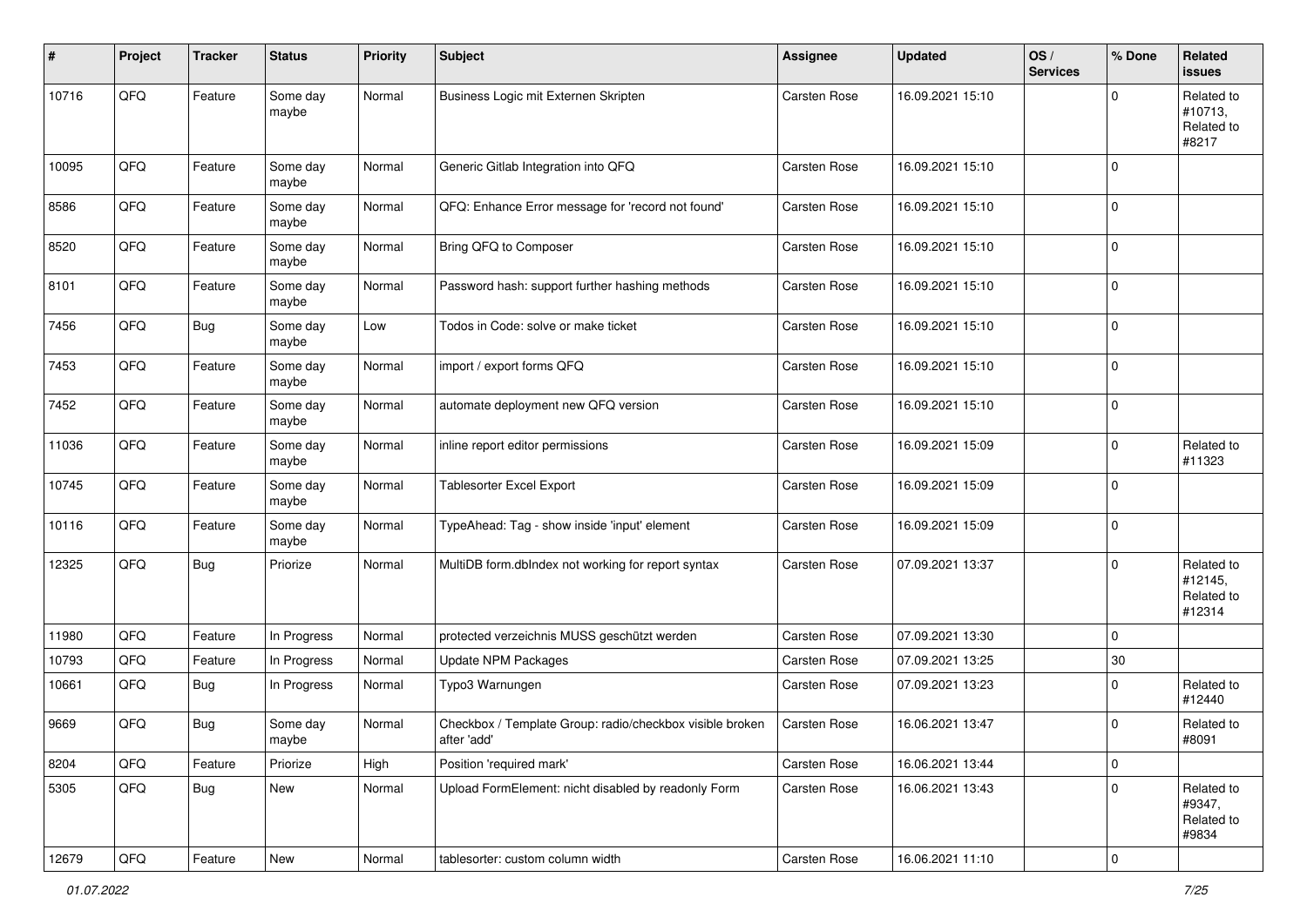| $\#$  | Project | <b>Tracker</b> | <b>Status</b> | <b>Priority</b> | <b>Subject</b>                                                                                                 | Assignee            | <b>Updated</b>   | OS/<br><b>Services</b> | % Done         | Related<br>issues                                                      |
|-------|---------|----------------|---------------|-----------------|----------------------------------------------------------------------------------------------------------------|---------------------|------------------|------------------------|----------------|------------------------------------------------------------------------|
| 9121  | QFQ     | <b>Bug</b>     | Priorize      | High            | sip links have r and __dbIndexData set                                                                         | <b>Carsten Rose</b> | 12.06.2021 10:41 |                        | $\mathbf 0$    |                                                                        |
| 9347  | QFQ     | <b>Bug</b>     | New           | High            | FE.type=upload with dynamic show/hidden: required not<br>detected                                              | <b>Carsten Rose</b> | 12.06.2021 10:40 |                        | $\mathbf 0$    | Related to<br>#5305,<br>Related to<br>#12398                           |
| 11460 | QFQ     | Feature        | New           | Normal          | Easier creation of changelog: gitchangelog                                                                     | Carsten Rose        | 12.06.2021 10:20 |                        | $\mathbf 0$    | Related to<br>#13467                                                   |
| 6261  | QFQ     | Feature        | New           | Normal          | Persistent SIP                                                                                                 | Carsten Rose        | 12.06.2021 09:07 |                        | $\mathbf 0$    | Related to<br>#10819                                                   |
| 6723  | QFQ     | Feature        | New           | Normal          | Report QFQ Installation and Version                                                                            | Carsten Rose        | 12.06.2021 09:07 |                        | 0              |                                                                        |
| 9348  | QFQ     | Feature        | New           | Normal          | defaultThumbnailSize: pre render thumbnails                                                                    | <b>Carsten Rose</b> | 12.06.2021 09:05 |                        | $\mathbf 0$    |                                                                        |
| 9346  | QFQ     | Feature        | Priorize      | Normal          | beforeSave: check if an upload is given                                                                        | <b>Carsten Rose</b> | 11.06.2021 21:18 |                        | $\pmb{0}$      |                                                                        |
| 7890  | QFQ     | Bug            | New           | Normal          | FormElement 'required': extraButtonInfo not aligned                                                            | Carsten Rose        | 11.06.2021 21:17 |                        | $\pmb{0}$      | Related to<br>#11517                                                   |
| 9531  | QFQ     | <b>Bug</b>     | New           | High            | FE File: Dynamic Update / modeSql / required detected<br>even it not set                                       | Carsten Rose        | 11.06.2021 20:32 |                        | $\mathbf 0$    | Related to<br>#12398                                                   |
| 12632 | QFQ     | Feature        | New           | Normal          | TinyMCE: Prepare CSS classes for images                                                                        | Carsten Rose        | 04.06.2021 14:35 |                        | 100            | Blocked by<br>#12186                                                   |
| 11893 | QFQ     | Feature        | New           | High            | Broken SIP: a) only report one time, b) only report in main<br>column                                          | Carsten Rose        | 12.05.2021 12:13 |                        | $\Omega$       | Related to<br>#12532,<br>Related to<br>#14187                          |
| 10012 | QFQ     | Feature        | Priorize      | Normal          | redirectAllMailTo: {{beEmail:T}}                                                                               | <b>Carsten Rose</b> | 08.05.2021 09:54 |                        | $\mathbf 0$    | Related to<br>#12412,<br>Related to<br>#12413,<br>Related to<br>#10011 |
| 10011 | QFQ     | Feature        | Priorize      | Normal          | Offer new STORE_TYPO3 Variable 'beUser', 'beEmail'                                                             | <b>Carsten Rose</b> | 08.05.2021 09:51 |                        | $\mathbf 0$    | Related to<br>#10012,<br>Related to<br>#12511                          |
| 12412 | QFQ     | Feature        | New           | Normal          | Action/Escape qualifier 'e' (empty), '0': if given, an empty<br>string (or '0') will be treated as 'not found' | <b>Carsten Rose</b> | 08.05.2021 09:40 |                        | $\mathbf 0$    | Related to<br>#12413,<br>Related to<br>#10012                          |
| 12439 | QFQ     | Feature        | In Progress   | Normal          | TinyMCE Paste from Word & Character Count/Limit                                                                | Carsten Rose        | 05.05.2021 22:15 |                        | $\mathbf 0$    |                                                                        |
| 9668  | QFQ     | Feature        | Priorize      | Normal          | Form.mode: rename 'hidden' to 'hide'                                                                           | Carsten Rose        | 05.05.2021 22:14 |                        | $\overline{0}$ | Related to<br>#6437                                                    |
| 8044  | QFQ     | Feature        | Priorize      | Normal          | Transaction: a) Form, b) Report                                                                                | Carsten Rose        | 05.05.2021 22:14 |                        | $\overline{0}$ | Related to<br>#8043                                                    |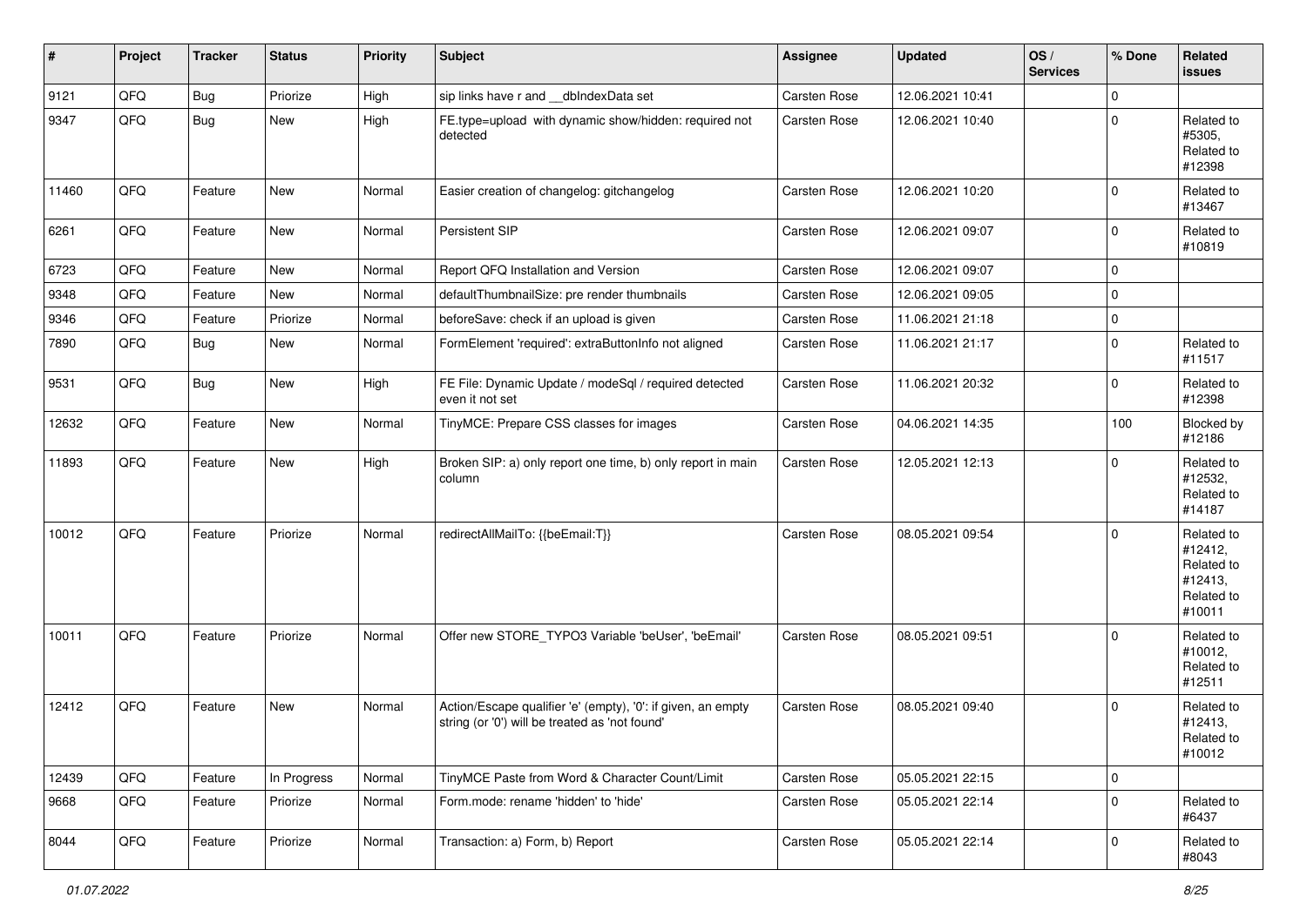| $\sharp$ | Project | <b>Tracker</b> | <b>Status</b>     | <b>Priority</b> | <b>Subject</b>                                                                             | <b>Assignee</b>     | <b>Updated</b>   | OS/<br><b>Services</b> | % Done      | Related<br>issues                           |
|----------|---------|----------------|-------------------|-----------------|--------------------------------------------------------------------------------------------|---------------------|------------------|------------------------|-------------|---------------------------------------------|
| 3867     | QFQ     | Feature        | Priorize          | Normal          | Readonly Formular: Template Groups add/delete<br>ausbeldnen                                | Carsten Rose        | 05.05.2021 22:12 |                        | $\Omega$    |                                             |
| 8963     | QFQ     | Feature        | Priorize          | Normal          | Setting values in a store: flexible way                                                    | Carsten Rose        | 05.05.2021 22:10 |                        | $\Omega$    | Related to<br>#8975                         |
| 9394     | QFQ     | Feature        | Priorize          | Normal          | REST: allow for non numerical ids in get requests                                          | Carsten Rose        | 05.05.2021 22:10 |                        | $\Omega$    |                                             |
| 11320    | QFQ     | Feature        | Priorize          | Normal          | Typo3 Version 10 support                                                                   | <b>Carsten Rose</b> | 05.05.2021 22:09 |                        | $\mathbf 0$ |                                             |
| 12503    | QFQ     | Feature        | Priorize          | Normal          | Detect dangerous UPDATE statement with missing WHERE                                       | <b>Carsten Rose</b> | 05.05.2021 22:09 |                        | $\Omega$    |                                             |
| 12504    | QFQ     | Feature        | Priorize          | Normal          | sql.log: report fe.id                                                                      | Carsten Rose        | 05.05.2021 22:09 |                        | $\Omega$    |                                             |
| 12465    | QFQ     | Feature        | <b>New</b>        | Normal          | QFQ Function: use in FE to fill StoreRecord                                                | Carsten Rose        | 05.05.2021 21:58 |                        | $\mathbf 0$ |                                             |
| 9534     | QFQ     | <b>Bug</b>     | Priorize          | Urgent          | FE.type=upload: 'Unknown Mode: ID"                                                         | Carsten Rose        | 03.05.2021 21:14 |                        | $\mathbf 0$ | Related to<br>#9532                         |
| 9517     | QFQ     | Feature        | In Progress       | High            | Input multiple tags with typeahead                                                         | Carsten Rose        | 03.05.2021 21:14 |                        | 40          | Related to<br>#10150                        |
| 9173     | QFQ     | Bug            | Priorize          | Urgent          | Stale Record Lock: Firefox                                                                 | Carsten Rose        | 03.05.2021 21:14 |                        | $\Omega$    | Related to<br>#9789                         |
| 8962     | QFQ     | Feature        | <b>New</b>        | High            | allow for form fields with identical names                                                 | <b>Carsten Rose</b> | 03.05.2021 21:14 |                        | $\Omega$    |                                             |
| 8668     | QFQ     | Bug            | <b>New</b>        | High            | Pill disabled: dyamic mode 'hidden' not respected - FE is still   Carsten Rose<br>required |                     | 03.05.2021 21:14 |                        | $\Omega$    |                                             |
| 8431     | QFQ     | <b>Bug</b>     | <b>New</b>        | High            | autocron.php with wrong path                                                               | <b>Carsten Rose</b> | 03.05.2021 21:14 |                        | $\mathbf 0$ |                                             |
| 8083     | QFQ     | Bug            | <b>New</b>        | High            | FormEditor: primary table list does not respect<br>'indexDb={{indexData:Y}}'               | Carsten Rose        | 03.05.2021 21:14 |                        | $\Omega$    | Has duplicate<br>#6678                      |
| 7899     | QFQ     | <b>Bug</b>     | <b>New</b>        | High            | Fe.type=password / retype / required: always complain<br>about missing value               | Carsten Rose        | 03.05.2021 21:14 |                        | $\Omega$    |                                             |
| 7850     | QFQ     | Feature        | New               | High            | Upload records: non 'pathFileName' column                                                  | Carsten Rose        | 03.05.2021 21:14 |                        | $\Omega$    |                                             |
| 7650     | QFQ     | <b>Bug</b>     | <b>New</b>        | High            | Optional do not show 'required' sign on FormElement                                        | Carsten Rose        | 03.05.2021 21:14 |                        | $\mathbf 0$ |                                             |
| 5715     | QFQ     | Feature        | <b>New</b>        | High            | PDF Caching                                                                                | Carsten Rose        | 03.05.2021 21:14 |                        | $\Omega$    | Related to<br>#5851,<br>Related to<br>#6357 |
| 5459     | QFQ     | Bug            | <b>New</b>        | High            | Multi DB: spread system tables between 'QFQ' and<br>'Data'-DB                              | <b>Carsten Rose</b> | 03.05.2021 21:14 |                        | $\Omega$    | Related to<br>#4720                         |
| 5221     | QFQ     | <b>Bug</b>     | <b>New</b>        | High            | Download Dialog: Bleibt stehen in FF wenn Datei<br>automatisch gespeichert wird.           | Carsten Rose        | 03.05.2021 21:14 |                        | $\Omega$    |                                             |
| 4279     | QFQ     | Bug            | Some day<br>maybe | High            | config.linkVars lost                                                                       | Carsten Rose        | 03.05.2021 21:14 |                        | $\Omega$    |                                             |
| 4258     | QFQ     | Feature        | Some day<br>maybe | High            | System Defaults: Forms                                                                     | Carsten Rose        | 03.05.2021 21:14 |                        | $\Omega$    |                                             |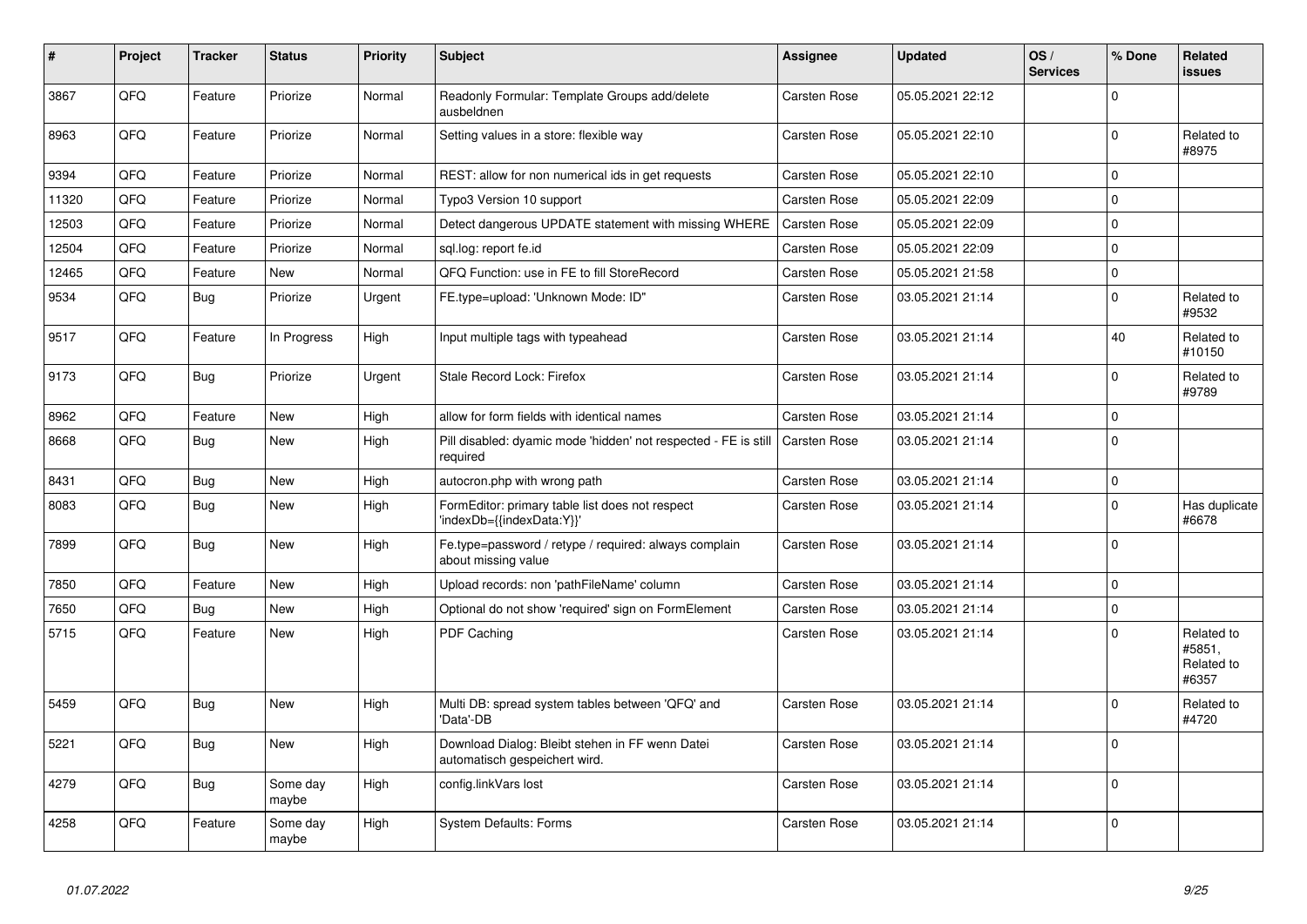| ∦     | Project | <b>Tracker</b> | <b>Status</b>     | <b>Priority</b> | <b>Subject</b>                                                                                         | Assignee                                               | <b>Updated</b>   | OS/<br><b>Services</b> | % Done      | Related<br><b>issues</b>                     |                      |
|-------|---------|----------------|-------------------|-----------------|--------------------------------------------------------------------------------------------------------|--------------------------------------------------------|------------------|------------------------|-------------|----------------------------------------------|----------------------|
| 3990  | QFQ     | Feature        | Some day<br>maybe | High            | custom class definition: add space automatically                                                       | Carsten Rose                                           | 03.05.2021 21:14 |                        | $\Omega$    |                                              |                      |
| 3967  | QFQ     | Feature        | Some day<br>maybe | High            | Report: Checkbox, Radio, Dropdown, Input welches ohne<br>Submit funktioniert - 'Inline-Form'           | Carsten Rose                                           | 03.05.2021 21:14 |                        | $\mathbf 0$ |                                              |                      |
| 3848  | QFQ     | Feature        | Some day<br>maybe | High            | Antivirus check fuer Upload files in qfq?                                                              | Carsten Rose                                           | 03.05.2021 21:14 |                        | $\mathbf 0$ | Related to<br>#4131                          |                      |
| 3727  | QFQ     | Feature        | New               | High            | Security: Session Hijacking erschweren                                                                 | Carsten Rose                                           | 03.05.2021 21:14 |                        | $\mathbf 0$ |                                              |                      |
| 3570  | QFQ     | <b>Bug</b>     | Some day<br>maybe | High            | Formular mit prmitnew permitEdit=Always wird nicht<br>aufgerufen (ist leer)                            | Carsten Rose                                           | 03.05.2021 21:14 |                        | $\mathbf 0$ |                                              |                      |
| 3109  | QFQ     | Bug            | Some day<br>maybe | High            | RealUrl: Links werden nicht korrekt gerendert                                                          | Carsten Rose                                           | 03.05.2021 21:14 |                        | $\mathbf 0$ |                                              |                      |
| 3061  | QFQ     | Bug            | Some day<br>maybe | High            | winstitute: mysql connection durcheinander - nmhp17<br>(ag7)/QFQ arbeitet mit DB/Tabellen von biostat. | Carsten Rose                                           | 03.05.2021 21:14 |                        | $\mathbf 0$ |                                              |                      |
| 12468 | QFQ     | Bug            | <b>New</b>        | Urgent          | Form: update Form.title after save                                                                     | Carsten Rose                                           | 03.05.2021 21:12 |                        | $\mathbf 0$ |                                              |                      |
| 10640 | QFQ     | Bug            | New               | High            | TypeAhead Tag: FE editierbar trotz readOnly                                                            | Carsten Rose                                           | 03.05.2021 21:12 |                        | $\mathbf 0$ | Related to<br>#7795                          |                      |
| 10508 | QFQ     | <b>Bug</b>     | <b>New</b>        | High            | Multi Form broken on Multi DB Instance                                                                 | Carsten Rose                                           | 03.05.2021 21:12 |                        | $\pmb{0}$   |                                              |                      |
| 10506 | QFQ     | <b>Bug</b>     | New               | High            | Template Group broken on MultiDB instance                                                              | Carsten Rose                                           | 03.05.2021 21:12 |                        | $\mathbf 0$ | Related to<br>#10505                         |                      |
| 10081 | QFQ     | Bug            | <b>New</b>        | High            | Stale record lock after 'forbidden' character                                                          | Carsten Rose                                           | 03.05.2021 21:12 |                        | $\mathbf 0$ | Related to<br>#10082,<br>Related to<br>#9789 |                      |
| 12119 | QFQ     | Feature        | <b>New</b>        | Normal          | AS paged: error message missing if there ist no 'r' argument.                                          | Carsten Rose                                           | 03.05.2021 20:51 |                        | $\mathbf 0$ |                                              |                      |
| 12163 | QFQ     | Feature        | <b>New</b>        | Normal          | Checkbox: table wrap                                                                                   | Carsten Rose                                           | 03.05.2021 20:51 |                        | $\pmb{0}$   |                                              |                      |
| 11668 | QFQ     | <b>Bug</b>     | <b>New</b>        | Normal          | Play function.sql - problem with mysql                                                                 | Carsten Rose                                           | 03.05.2021 20:48 |                        | $\pmb{0}$   |                                              |                      |
| 11667 | QFQ     | Bug            | New               | Normal          | MySQL mariadb-server-10.3: Incorrect datetime value                                                    | Carsten Rose                                           | 03.05.2021 20:48 |                        | $\pmb{0}$   |                                              |                      |
| 11955 | QFQ     | Feature        | <b>New</b>        | Normal          | subrecord: new title option to set <th> attributes - e.g. to<br/>customize tablesorter options.</th>   | attributes - e.g. to<br>customize tablesorter options. | Carsten Rose     | 03.05.2021 20:47       |             | $\mathbf 0$                                  | Related to<br>#11775 |
| 11747 | QFQ     | Feature        | New               | Normal          | Maintenance Page with Redirect                                                                         | Carsten Rose                                           | 03.05.2021 20:47 |                        | $\mathbf 0$ | Related to<br>#11741                         |                      |
| 12480 | QFQ     | Feature        | <b>New</b>        | Normal          | If QFQ upgrade is running, block further request                                                       | Carsten Rose                                           | 03.05.2021 20:45 |                        | $\mathbf 0$ |                                              |                      |
| 12477 | QFQ     | Feature        | New               | Normal          | Support for refactoring: Form, FormElement, diverse<br>Tabellen/Spalten, tt-content Records            | Carsten Rose                                           | 03.05.2021 20:45 |                        | $\mathbf 0$ |                                              |                      |
| 12474 | QFQ     | Feature        | <b>New</b>        | Normal          | Check BaseConfigURL if it is given and the the last char is '/'                                        | Carsten Rose                                           | 03.05.2021 20:45 |                        | $\mathbf 0$ |                                              |                      |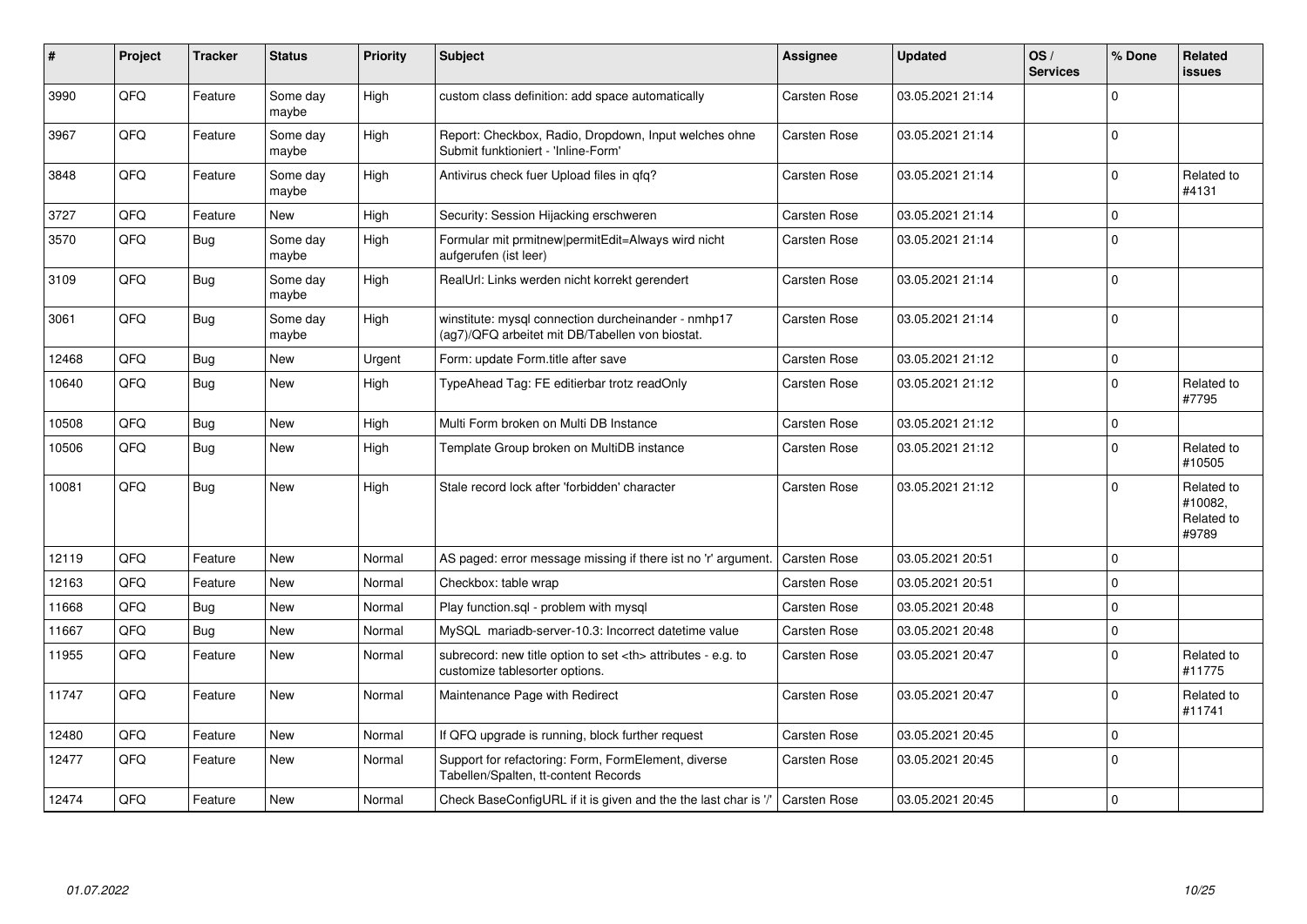| #     | Project | <b>Tracker</b> | <b>Status</b>     | <b>Priority</b> | <b>Subject</b>                                                                                             | <b>Assignee</b>     | <b>Updated</b>   | OS/<br><b>Services</b> | % Done      | <b>Related</b><br>issues                      |
|-------|---------|----------------|-------------------|-----------------|------------------------------------------------------------------------------------------------------------|---------------------|------------------|------------------------|-------------|-----------------------------------------------|
| 12413 | QFQ     | Feature        | New               | Normal          | STORE_TYPO3: enhance for {{be_users.email:T}},<br>{{fe users.email:T}}                                     | Carsten Rose        | 03.05.2021 20:45 |                        | $\Omega$    | Related to<br>#12412,<br>Related to<br>#10012 |
| 12400 | QFQ     | Feature        | <b>New</b>        | Normal          | Tutorial ist in QFQ Doku, Wird in der Suche gefunden, es<br>gibt aber kein Menupunkt - Inhalt ueberpruefen | <b>Carsten Rose</b> | 03.05.2021 20:45 |                        | $\mathbf 0$ |                                               |
| 12269 | QFQ     | Feature        | <b>New</b>        | Normal          | 2FA - Login                                                                                                | <b>Carsten Rose</b> | 03.05.2021 20:45 |                        | $\mathbf 0$ |                                               |
| 12162 | QFQ     | Feature        | New               | Normal          | FE.type=sendmail: personalized mailing (several mails) via<br>template                                     | <b>Carsten Rose</b> | 03.05.2021 20:45 |                        | $\mathbf 0$ |                                               |
| 12109 | QFQ     | Feature        | New               | Normal          | Donwload Link: Plain, SIP, Persistent Link, Peristent SIP -<br>new notation                                | Carsten Rose        | 03.05.2021 20:45 |                        | $\mathbf 0$ | Related to<br>#12085                          |
| 12330 | QFQ     | Feature        | <b>New</b>        | Normal          | Copy to input field / text area / TinyMCE                                                                  | Carsten Rose        | 07.04.2021 09:01 |                        | $\mathbf 0$ |                                               |
| 10080 | QFQ     | Feature        | New               | Normal          | Popup on 'save' / 'close': configure dialog (answer<br>yes/no/cancle/)                                     | Carsten Rose        | 28.03.2021 20:52 |                        | $\mathbf 0$ | Is duplicate<br>of #12262                     |
| 12187 | QFQ     | Bug            | New               | Normal          | Trigger FormAsFile() via Report: probably problem with multi<br>DB setup                                   | <b>Carsten Rose</b> | 20.03.2021 21:20 |                        | $\mathbf 0$ |                                               |
| 10714 | QFQ     | Feature        | New               | Normal          | multi Table Form                                                                                           | <b>Carsten Rose</b> | 16.03.2021 18:44 |                        | 0           |                                               |
| 8217  | QFQ     | Feature        | New               | Normal          | if-elseif-else construct                                                                                   | Carsten Rose        | 16.03.2021 18:41 |                        | $\mathbf 0$ | Related to<br>#10716                          |
| 11516 | QFQ     | Feature        | New               | Normal          | Multi Page Form (Previous/Next Buttons)                                                                    | <b>Carsten Rose</b> | 16.03.2021 17:52 |                        | $\mathbf 0$ |                                               |
| 12146 | QFQ     | Feature        | New               | Normal          | Autocron Job: Anzeigen wann der naechste Job ausgefuehrt<br>wird, resp das er nicht ausgefuehrt wird       | Carsten Rose        | 15.03.2021 15:23 |                        | $\mathbf 0$ |                                               |
| 12133 | QFQ     | Bug            | New               | Normal          | NPM, phpSpreadSheet aktualisieren                                                                          | Carsten Rose        | 15.03.2021 09:04 |                        | $\mathbf 0$ |                                               |
| 8187  | QFQ     | Feature        | New               | Normal          | Subrecord: enable/hide new button - make new/edit/delete<br>customizeable.                                 | <b>Carsten Rose</b> | 06.03.2021 18:44 |                        | $\mathbf 0$ | Related to<br>#11326                          |
| 12045 | QFQ     | Bug            | New               | Normal          | templateGroup afterSave FE: Aufruf ohne<br>sglHonorFormElements funktioniert nicht                         | <b>Carsten Rose</b> | 18.02.2021 16:33 |                        | $\Omega$    |                                               |
| 12040 | QFQ     | Bug            | New               | Normal          | FE Mode 'hidden' für zwei FEs auf einer Zeile                                                              | <b>Carsten Rose</b> | 18.02.2021 10:13 |                        | $\mathbf 0$ |                                               |
| 12024 | QFQ     | Feature        | New               | Normal          | Excel Export: text columns by default decode<br>htmlspeciachar()                                           | <b>Carsten Rose</b> | 17.02.2021 23:55 |                        | $\mathbf 0$ | Related to<br>#12022                          |
| 12023 | QFQ     | Feature        | New               | Normal          | MySQL Stored Precdure: QDECODESPECIALCHAR()                                                                | <b>Carsten Rose</b> | 16.02.2021 11:16 |                        | $\mathbf 0$ | Related to<br>#12022                          |
| 9958  | QFQ     | <b>Bug</b>     | Priorize          | Normal          | Broken subrecord query: no error message                                                                   | Carsten Rose        | 05.02.2021 15:15 |                        | 0           |                                               |
| 9281  | QFQ     | <b>Bug</b>     | Some day<br>maybe | Normal          | Allow STRICT_TRANS_TABLES                                                                                  | Carsten Rose        | 02.01.2021 18:43 |                        | $\mathbf 0$ |                                               |
| 5695  | QFQ     | Feature        | In Progress       | Normal          | Multiform                                                                                                  | Carsten Rose        | 02.01.2021 18:38 |                        | $\mathbf 0$ |                                               |
| 11775 | QFQ     | Feature        | New               | Normal          | Subrecord Tooltip pro Feld                                                                                 | Carsten Rose        | 18.12.2020 15:22 |                        | $\mathbf 0$ | Related to<br>#11955                          |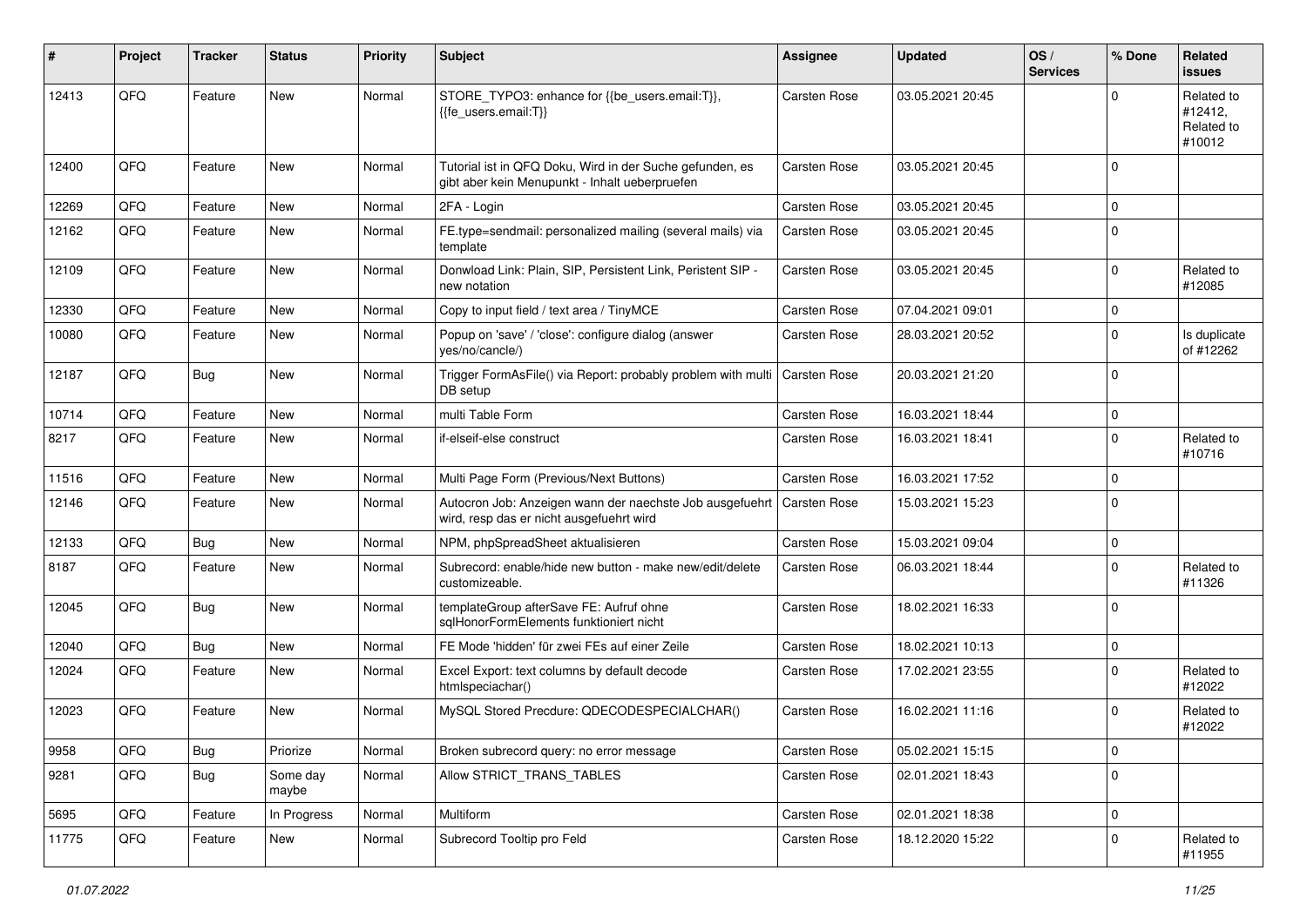| #     | Project | <b>Tracker</b> | <b>Status</b> | <b>Priority</b> | <b>Subject</b>                                                                                     | <b>Assignee</b>     | <b>Updated</b>   | OS/<br><b>Services</b> | % Done      | Related<br><b>issues</b>                                             |
|-------|---------|----------------|---------------|-----------------|----------------------------------------------------------------------------------------------------|---------------------|------------------|------------------------|-------------|----------------------------------------------------------------------|
| 11752 | QFQ     | <b>Bug</b>     | New           | Normal          | checkbox renders multiple input elements with same name                                            | Carsten Rose        | 17.12.2020 14:58 |                        | $\Omega$    | Related to<br>#11750                                                 |
| 11695 | QFQ     | <b>Bug</b>     | <b>New</b>    | Normal          | MultiForm required FE Error                                                                        | <b>Carsten Rose</b> | 04.12.2020 13:34 |                        | $\Omega$    |                                                                      |
| 11523 | QFQ     | Feature        | New           | Normal          | Mit dynamic Update erkennen, ob Upload gemacht wurde                                               | Carsten Rose        | 13.11.2020 15:07 |                        | $\Omega$    | Related to<br>#9533                                                  |
| 10937 | QFQ     | <b>Bug</b>     | <b>New</b>    | Normal          | Fehler mit abhängigen Select- Feldern beim Positionieren                                           | Carsten Rose        | 12.11.2020 23:45 |                        | $\mathbf 0$ |                                                                      |
| 10704 | QFQ     | <b>Bug</b>     | New           | Normal          | wkhtml problem rendering fullCalendar.js / fabric.js >><br>successor: puppeteer                    | Carsten Rose        | 12.11.2020 23:45 |                        | $\mathbf 0$ | Related to<br>#5024,<br>Related to<br>#4650,<br>Related to<br>#10715 |
| 10588 | QFQ     | <b>Bug</b>     | New           | Normal          | typeahed Tag: Doku anpassen                                                                        | Carsten Rose        | 12.11.2020 23:45 |                        | 0           |                                                                      |
| 11504 | QFQ     | Feature        | New           | Normal          | Dynamic Update: Button text update for 'Save',' Close' &<br>'Delete'                               | Carsten Rose        | 12.11.2020 23:44 |                        | $\Omega$    |                                                                      |
| 11239 | QFQ     | <b>Bug</b>     | New           | Normal          | Radiobutton (plain): horizontales Rendern abhängig vom<br>Datentyp in der Datenbank                | <b>Carsten Rose</b> | 30.09.2020 18:37 |                        | $\mathbf 0$ |                                                                      |
| 11076 | QFQ     | Feature        | In Progress   | Normal          | SELECT  AS _websocket                                                                              | <b>Carsten Rose</b> | 30.08.2020 17:49 |                        | $\mathbf 0$ |                                                                      |
| 11080 | QFQ     | Feature        | New           | Normal          | Send MQTT messages                                                                                 | Carsten Rose        | 29.08.2020 19:49 |                        | $\Omega$    |                                                                      |
| 10996 | QFQ     | Feature        | New           | Normal          | Download video via sip: no seek                                                                    | <b>Carsten Rose</b> | 12.08.2020 14:18 |                        | 0           |                                                                      |
| 10976 | QFQ     | Feature        | New           | Normal          | Excel Export Verbesserungen                                                                        | Carsten Rose        | 06.08.2020 10:56 |                        | 0           |                                                                      |
| 10819 | QFQ     | Feature        | New           | Normal          | Persistent SIP - second try                                                                        | Carsten Rose        | 29.06.2020 23:02 |                        | $\Omega$    | Related to<br>#6261                                                  |
| 3432  | QFQ     | Feature        | New           | Normal          | subrecord: dynamicUpdate                                                                           | Carsten Rose        | 11.06.2020 21:10 |                        | $\mathbf 0$ | Related to<br>#5691                                                  |
| 10005 | QFQ     | Feature        | Priorize      | Normal          | Report / special column name:  AS _calendar                                                        | Carsten Rose        | 03.06.2020 17:28 |                        | $\Omega$    |                                                                      |
| 10658 | QFQ     | Bug            | New           | Normal          | processReadOnly broken                                                                             | Carsten Rose        | 27.05.2020 17:55 |                        | $\Omega$    |                                                                      |
| 5345  | QFQ     | Feature        | New           | Normal          | Report: UPDATE / INSERT / DELETE statements should<br>trigger subqueries, depending on the result. | Carsten Rose        | 27.05.2020 16:11 |                        | $\mathbf 0$ |                                                                      |
| 10593 | QFQ     | Feature        | New           | Normal          | label2: text behind input element                                                                  | Carsten Rose        | 16.05.2020 10:57 |                        | $\Omega$    |                                                                      |
| 5559  | QFQ     | <b>Bug</b>     | New           | Normal          | FE.type = Upload: 'accept' might contain variables                                                 | <b>Carsten Rose</b> | 11.05.2020 21:23 |                        | 0           |                                                                      |
| 10443 | QFQ     | Feature        | In Progress   | Normal          | Konzept _api / _live                                                                               | Carsten Rose        | 07.05.2020 09:39 |                        | 0           |                                                                      |
| 10322 | QFQ     | Bug            | New           | Normal          | FormElement / Radio: missing column 'enum' >> FE not<br>reported                                   | Carsten Rose        | 07.05.2020 09:37 |                        | $\Omega$    |                                                                      |
| 10119 | QFQ     | Feature        | New           | Normal          | Dropdown (selectlist) & TypeAhead: format and catagorize<br>list                                   | Carsten Rose        | 07.05.2020 09:36 |                        | $\mathbf 0$ |                                                                      |
| 10082 | QFQ     | <b>Bug</b>     | New           | Normal          | FE.type=SELECT - 'sanatize' Class                                                                  | Carsten Rose        | 07.05.2020 09:36 |                        | $\mathbf 0$ | Related to<br>#10081                                                 |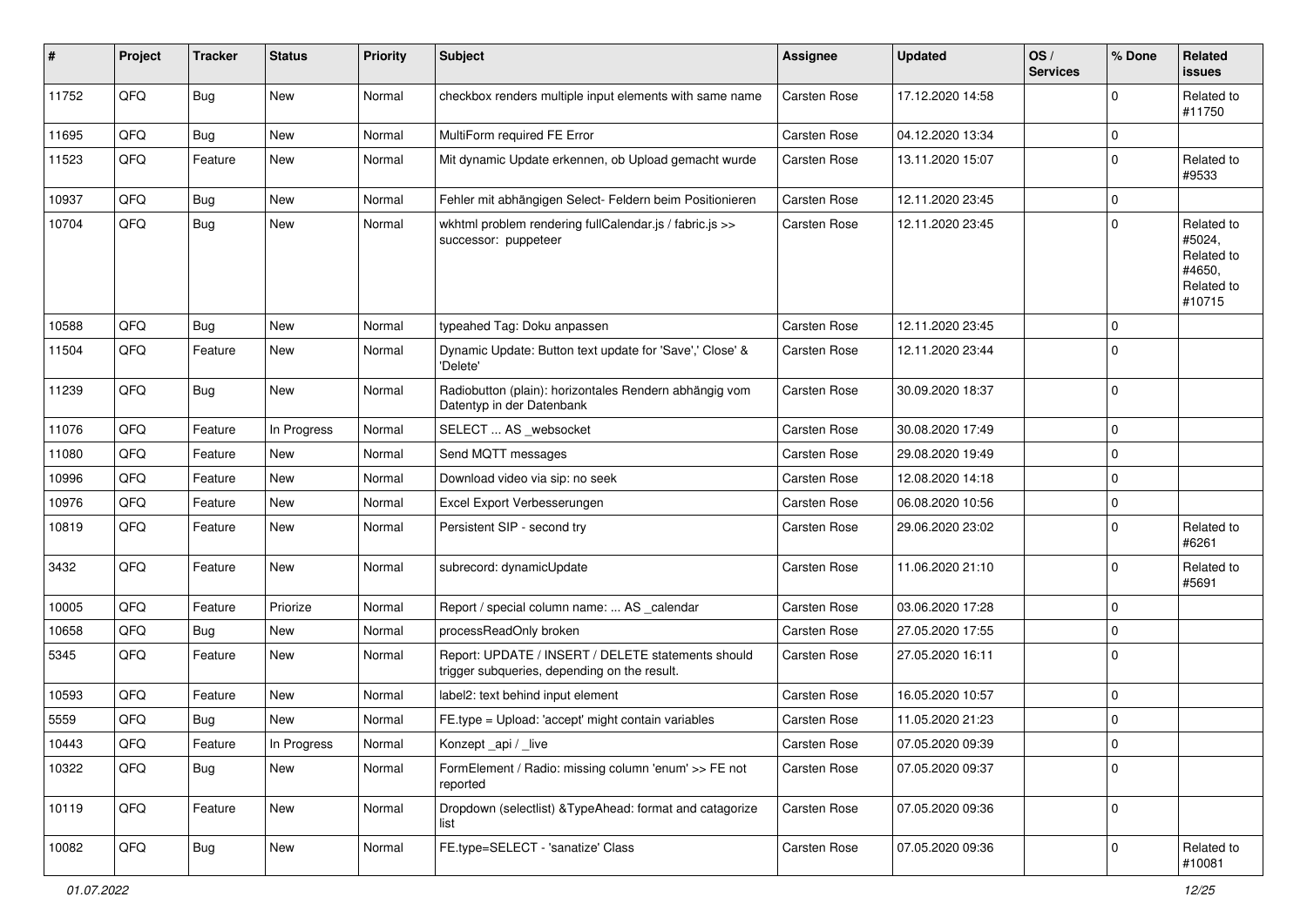| #     | Project | <b>Tracker</b> | <b>Status</b> | <b>Priority</b> | <b>Subject</b>                                                                           | <b>Assignee</b>     | <b>Updated</b>   | OS/<br><b>Services</b> | % Done      | Related<br>issues                                                    |
|-------|---------|----------------|---------------|-----------------|------------------------------------------------------------------------------------------|---------------------|------------------|------------------------|-------------|----------------------------------------------------------------------|
| 4050  | QFQ     | Feature        | New           | Normal          | sql.log: 1) FormElement ID which causes a specific action.<br>2) Result in the same row. | Carsten Rose        | 15.04.2020 11:35 |                        | 0           | Related to<br>#5458                                                  |
| 10115 | QFQ     | Feature        | <b>New</b>    | Normal          | TypeAhead: static list                                                                   | <b>Carsten Rose</b> | 26.02.2020 16:42 |                        | 100         |                                                                      |
| 10015 | QFQ     | Feature        | Priorize      | Normal          | Monospace in Textarea                                                                    | Carsten Rose        | 03.02.2020 13:40 |                        | 0           |                                                                      |
| 9811  | QFQ     | Feature        | New           | Normal          | Report: tag every n'th row                                                               | Carsten Rose        | 01.02.2020 23:22 |                        | $\mathbf 0$ |                                                                      |
| 9783  | QFQ     | Bug            | <b>New</b>    | Normal          | Email with special characters                                                            | Carsten Rose        | 01.02.2020 23:22 |                        | $\pmb{0}$   |                                                                      |
| 9781  | QFQ     | Feature        | New           | Normal          | Button: CSS class to make buttons smaller                                                | <b>Carsten Rose</b> | 01.02.2020 23:22 |                        | 0           |                                                                      |
| 9707  | QFQ     | Feature        | <b>New</b>    | Normal          | SIP security: encode pageld and check pageld on decode                                   | Carsten Rose        | 01.02.2020 23:22 |                        | 0           |                                                                      |
| 9706  | QFQ     | Feature        | New           | Normal          | Multi File Upload (hidden template group)                                                | Carsten Rose        | 01.02.2020 23:22 |                        | $\mathbf 0$ | Related to<br>#7521,<br>Related to<br>#5562,<br>Related to<br>#13330 |
| 9691  | QFQ     | <b>Bug</b>     | In Progress   | Normal          | Checkbox: dynamic update > readonly                                                      | Carsten Rose        | 01.02.2020 23:22 |                        | 50          | Related to<br>#9834                                                  |
| 9537  | QFQ     | Feature        | <b>New</b>    | Normal          | FormEditor: Edit fieldset in FrontEnd                                                    | Carsten Rose        | 01.02.2020 23:22 |                        | $\mathbf 0$ |                                                                      |
| 9533  | QFQ     | <b>Bug</b>     | New           | Normal          | FE.type=upload: Check in 'beforeSave' if upload is given                                 | <b>Carsten Rose</b> | 01.02.2020 23:22 |                        | 0           | Related to<br>#11523                                                 |
| 9352  | QFQ     | Feature        | <b>New</b>    | Normal          | FE 'Native' fire slaveld, sqlAfter, sqlIns                                               | Carsten Rose        | 01.02.2020 23:22 |                        | $\mathbf 0$ |                                                                      |
| 9317  | QFQ     | <b>Bug</b>     | New           | Normal          | FE.type=note: with dynamic show/hidden an empty label<br>causes trouble                  | Carsten Rose        | 01.02.2020 23:22 |                        | $\mathbf 0$ |                                                                      |
| 9275  | QFQ     | <b>Bug</b>     | <b>New</b>    | Normal          | autcron: t3 page, which takes to long to respond, is not<br>reported properly            | Carsten Rose        | 01.02.2020 23:22 |                        | 100         |                                                                      |
| 9208  | QFQ     | Feature        | <b>New</b>    | Normal          | Manage 'recent' records                                                                  | Carsten Rose        | 01.02.2020 23:22 |                        | 0           |                                                                      |
| 9177  | QFQ     | <b>Bug</b>     | <b>New</b>    | Normal          | Bug? QFQ tries to save an action FE, which has real<br>existing column name              | Carsten Rose        | 01.02.2020 23:22 |                        | 0           |                                                                      |
| 9136  | QFQ     | Feature        | <b>New</b>    | Normal          | Create ZIP files with dynamic PDFs                                                       | Carsten Rose        | 01.02.2020 23:22 |                        | $\pmb{0}$   |                                                                      |
| 9129  | QFQ     | Feature        | New           | Normal          | sqlValidate: Message as notification, not as error                                       | Carsten Rose        | 01.02.2020 23:22 |                        | $\Omega$    | Related to<br>#9128                                                  |
| 9128  | QFQ     | Feature        | New           | Normal          | Error Message: not replaced variables- a) replace back to<br>'{{', b) underline          | Carsten Rose        | 01.02.2020 23:22 |                        | $\Omega$    | Related to<br>#9129                                                  |
| 9127  | QFQ     | Bug            | New           | Normal          | Error Message: change 'roll over' color - text not readable                              | Carsten Rose        | 01.02.2020 23:22 |                        | $\mathbf 0$ |                                                                      |
| 8975  | QFQ     | Feature        | New           | Normal          | Report Notation: 2.0                                                                     | Carsten Rose        | 01.02.2020 23:22 |                        | $\mathbf 0$ | Related to<br>#8963                                                  |
| 8806  | QFQ     | Feature        | New           | Normal          | SQL Function nl2br                                                                       | Carsten Rose        | 01.02.2020 23:22 |                        | $\pmb{0}$   |                                                                      |
| 8719  | QFQ     | Feature        | New           | Normal          | extraButtonLock: add support for 0/1                                                     | Carsten Rose        | 01.02.2020 23:22 |                        | $\pmb{0}$   |                                                                      |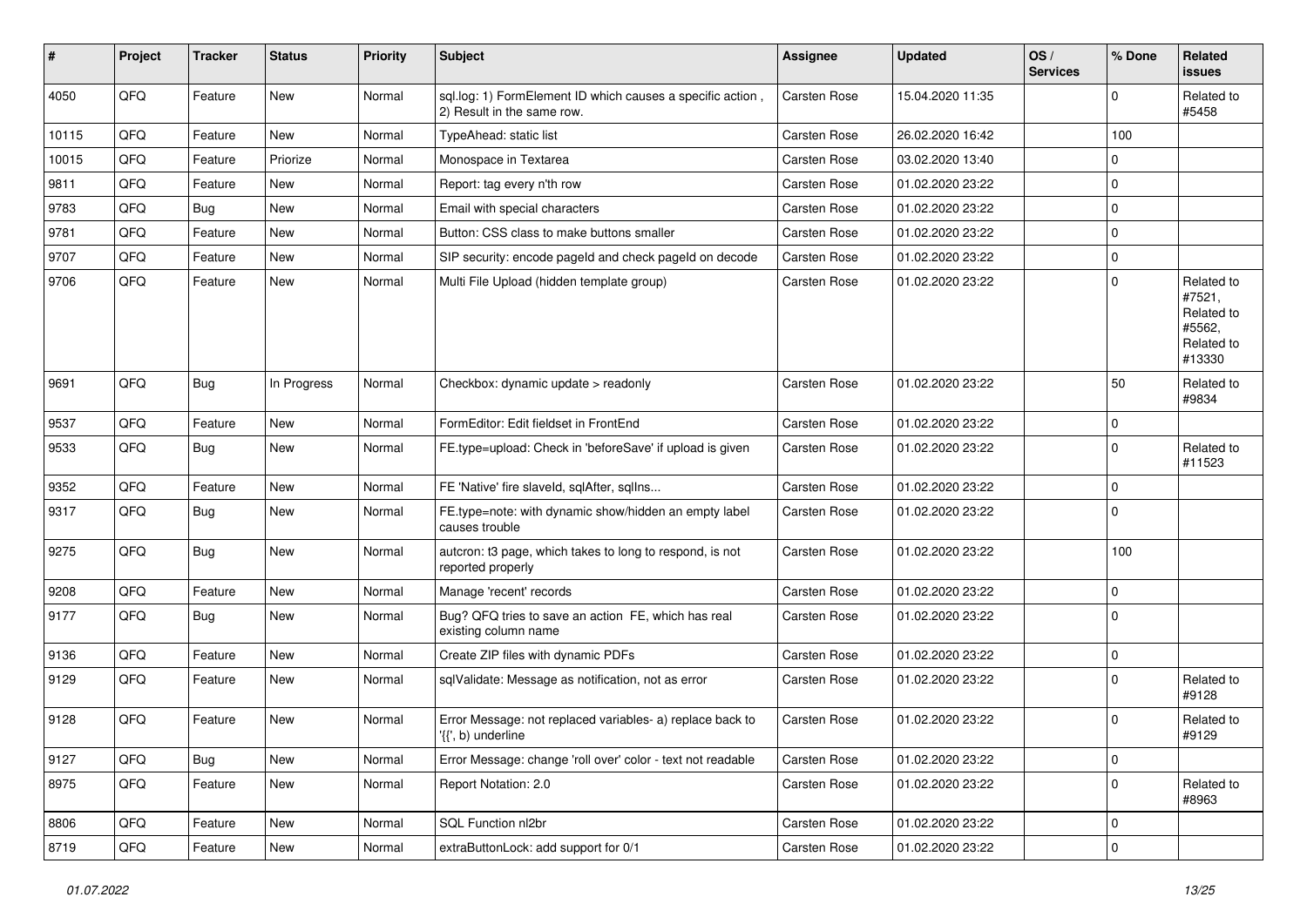| #    | Project | <b>Tracker</b> | <b>Status</b> | <b>Priority</b> | <b>Subject</b>                                                                                         | Assignee            | <b>Updated</b>   | OS/<br><b>Services</b> | % Done      | Related<br>issues      |
|------|---------|----------------|---------------|-----------------|--------------------------------------------------------------------------------------------------------|---------------------|------------------|------------------------|-------------|------------------------|
| 8336 | QFQ     | Feature        | New           | Normal          | Form > modified > Close New: a) Optional disable popup, b)<br>custom text, c) mode on save: close stay | Carsten Rose        | 01.02.2020 23:22 |                        | $\Omega$    | Related to<br>#8335    |
| 8089 | QFQ     | Feature        | New           | Normal          | Copy/Paste for FormElements                                                                            | Carsten Rose        | 01.02.2020 23:22 |                        | $\Omega$    |                        |
| 8049 | QFQ     | <b>Bug</b>     | New           | Normal          | FE.type=note, column 'value': text moves some pixel to top<br>after save                               | Carsten Rose        | 01.02.2020 23:22 |                        | $\mathbf 0$ |                        |
| 7924 | QFQ     | Feature        | New           | Normal          | Radio/Checkbox with Tooltip                                                                            | Carsten Rose        | 01.02.2020 23:22 |                        | 0           |                        |
| 7812 | QFQ     | Feature        | New           | Normal          | FE 'Subrecord' - new option 'subrecordShowFilter',<br>'subrecordPaging'                                | Carsten Rose        | 01.02.2020 23:22 |                        | $\Omega$    |                        |
| 7795 | QFQ     | <b>Bug</b>     | New           | Normal          | Readonly Form: Typeahead-Felder                                                                        | Carsten Rose        | 01.02.2020 23:22 |                        | $\mathbf 0$ | Related to<br>#10640   |
| 7685 | QFQ     | Bug            | New           | Normal          | Open FormElement from QFQ error message and save<br>modified record: error about missing {{formId:F}}  | Carsten Rose        | 01.02.2020 23:22 |                        | $\Omega$    |                        |
| 7547 | QFQ     | Bug            | New           | Normal          | Error Message in afterSave: wrong parameter column<br>reported                                         | Carsten Rose        | 01.02.2020 23:22 |                        | $\Omega$    |                        |
| 7524 | QFQ     | <b>Bug</b>     | New           | Normal          | QFQ throws a 'General Error' if 'fileadmin/protected/log/' is<br>not writeable                         | Carsten Rose        | 01.02.2020 23:22 |                        | 0           |                        |
| 7520 | QFQ     | Feature        | New           | Normal          | QR Code:  AS _qr ( AS _link)                                                                           | Carsten Rose        | 01.02.2020 23:22 |                        | 0           |                        |
| 7519 | QFQ     | Feature        | New           | Normal          | Select: Multi                                                                                          | Carsten Rose        | 01.02.2020 23:22 |                        | 0           |                        |
| 7513 | QFQ     | Bug            | New           | Normal          | Radios not correct aligned                                                                             | Carsten Rose        | 01.02.2020 23:22 |                        | 0           |                        |
| 7512 | QFQ     | Bug            | New           | Normal          | FE: inputType=number >> 'pattern' is not respected                                                     | Carsten Rose        | 01.02.2020 23:22 |                        | $\mathbf 0$ |                        |
| 7109 | QFQ     | Feature        | New           | Normal          | Dynamic Updates: row/element hide                                                                      | Carsten Rose        | 01.02.2020 23:22 |                        | $\mathbf 0$ | Has duplicate<br>#4081 |
| 7002 | QFQ     | Bug            | New           | Normal          | Dynamic Update: row does not disappear / appear                                                        | <b>Carsten Rose</b> | 01.02.2020 23:22 |                        | 0           |                        |
| 6250 | QFQ     | Feature        | In Progress   | Normal          | Enhance layout: a) Subrecord, b) Subrecord-Title                                                       | Carsten Rose        | 01.02.2020 23:22 |                        | $\Omega$    | Related to<br>#5391    |
| 4082 | QFQ     | Feature        | <b>New</b>    | Normal          | Dynamic Update: modeSql - useful default                                                               | <b>Carsten Rose</b> | 01.02.2020 23:22 |                        | 0           |                        |
| 9602 | QFQ     | Feature        | New           | Normal          | Form definition as JSON                                                                                | Carsten Rose        | 01.02.2020 23:21 |                        | $\mathbf 0$ | Related to<br>#9600    |
| 7683 | QFQ     | Feature        | New           | Normal          | Special column names in '{{ SELECT  AS _link }}' should<br>be detected                                 | Carsten Rose        | 01.02.2020 23:21 |                        | 0           |                        |
| 7681 | QFQ     | Feature        | New           | Normal          | Optional switch off 'check for modified record'                                                        | Carsten Rose        | 01.02.2020 23:21 |                        | $\mathbf 0$ |                        |
| 7574 | QFQ     | <b>Bug</b>     | New           | Normal          | Substitute error: form element not reported / dont parse<br>Form.note                                  | Carsten Rose        | 01.02.2020 23:21 |                        | $\pmb{0}$   |                        |
| 7521 | QFQ     | Feature        | New           | Normal          | TemplateGroup: fe.type=upload                                                                          | Carsten Rose        | 01.02.2020 23:21 |                        | 0           | Related to<br>#9706    |
| 7481 | QFQ     | Feature        | New           | Normal          | Detect 'BaseUrl' automatically                                                                         | Carsten Rose        | 01.02.2020 23:21 |                        | 0           |                        |
| 7342 | QFG     | Feature        | New           | Normal          | add content = hide_this                                                                                | Carsten Rose        | 01.02.2020 23:21 |                        | $\pmb{0}$   |                        |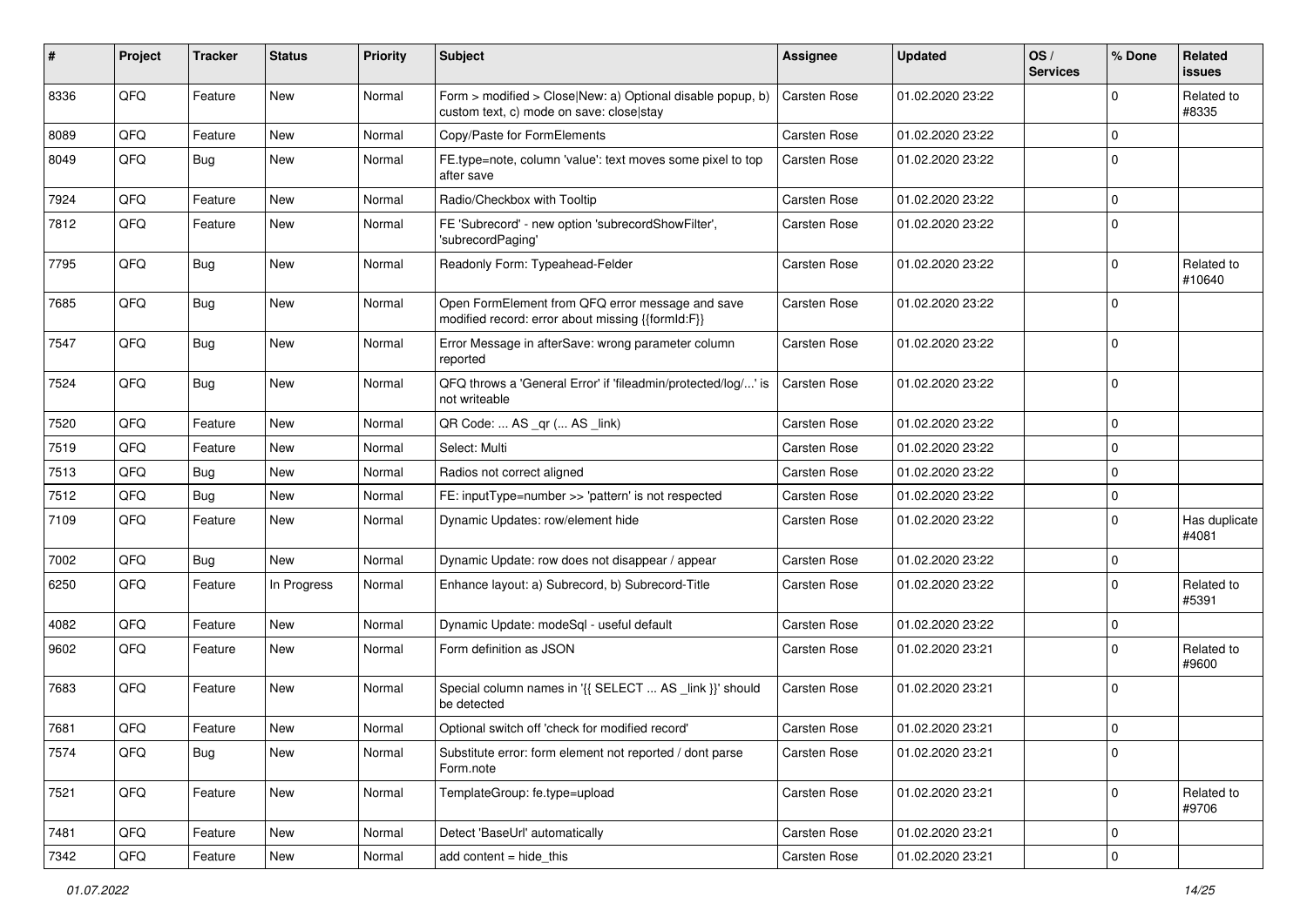| ∦    | Project | <b>Tracker</b> | <b>Status</b> | <b>Priority</b> | Subject                                                                                                                    | <b>Assignee</b>     | <b>Updated</b>   | OS/<br><b>Services</b> | % Done      | Related<br>issues                           |
|------|---------|----------------|---------------|-----------------|----------------------------------------------------------------------------------------------------------------------------|---------------------|------------------|------------------------|-------------|---------------------------------------------|
| 7280 | QFQ     | Feature        | <b>New</b>    | Normal          | recently used table                                                                                                        | <b>Carsten Rose</b> | 01.02.2020 23:21 |                        | 0           |                                             |
| 7261 | QFQ     | Bug            | New           | Normal          | Report pathFilename for user without path, only the filename                                                               | <b>Carsten Rose</b> | 01.02.2020 23:21 |                        | 0           |                                             |
| 7239 | QFQ     | Feature        | New           | Normal          | TinyMCE: html tag whitelist                                                                                                | Carsten Rose        | 01.02.2020 23:21 |                        | $\mathbf 0$ | Related to<br>#14320                        |
| 7219 | QFQ     | <b>Bug</b>     | <b>New</b>    | Normal          | typeSheadSql / typeAheadSqlPrefetch: change to curly<br>braces                                                             | <b>Carsten Rose</b> | 01.02.2020 23:21 |                        | $\Omega$    |                                             |
| 7175 | QFQ     | Feature        | <b>New</b>    | Normal          | Upload: md5 hash as filename                                                                                               | <b>Carsten Rose</b> | 01.02.2020 23:21 |                        | 0           |                                             |
| 7119 | QFQ     | Feature        | New           | Normal          | Upload: scaleDownWidth, scaleDownHeight                                                                                    | <b>Carsten Rose</b> | 01.02.2020 23:21 |                        | $\mathbf 0$ |                                             |
| 7102 | QFQ     | Feature        | New           | Normal          | Comment sign in report: '#' and '--'                                                                                       | Carsten Rose        | 01.02.2020 23:21 |                        | $\mathbf 0$ |                                             |
| 7099 | QFQ     | Feature        | New           | Normal          | Redesign FormEditor                                                                                                        | <b>Carsten Rose</b> | 01.02.2020 23:21 |                        | $\mathbf 0$ |                                             |
| 7014 | QFQ     | Bug            | New           | Normal          | Sending invalid emails succeeds when<br>debug.redirectAllMailTo is set                                                     | Carsten Rose        | 01.02.2020 23:21 |                        | $\mathbf 0$ |                                             |
| 6912 | QFQ     | <b>Bug</b>     | <b>New</b>    | Normal          | error Message Var 'deadline' already set in SIP - in Form<br>with FE.value={{deadline:R:::{{deadlinePeriod:Y}}}}           | <b>Carsten Rose</b> | 01.02.2020 23:21 |                        | $\Omega$    |                                             |
| 6855 | QFQ     | Feature        | <b>New</b>    | Normal          | With {{feUser:U}}!={{feUser:T}}: Save / Delete: only possible<br>with {{feUserSave:U}}='yes' and '{{feUserDelete:U}}='yes' | Carsten Rose        | 01.02.2020 23:21 |                        | 0           |                                             |
| 6765 | QFQ     | Feature        | <b>New</b>    | Normal          | Moeglichkeit via QFQ eigene Logs zu schreiben                                                                              | <b>Carsten Rose</b> | 01.02.2020 23:21 |                        | $\pmb{0}$   |                                             |
| 6677 | QFQ     | Bug            | New           | Normal          | Error message FE Action Element: no/wrong FE reference<br>who cause the problem.                                           | <b>Carsten Rose</b> | 01.02.2020 23:21 |                        | $\mathbf 0$ |                                             |
| 6609 | QFQ     | Feature        | <b>New</b>    | Normal          | Formlet: JSON API erweitern                                                                                                | <b>Carsten Rose</b> | 01.02.2020 23:21 |                        | 50          |                                             |
| 6594 | QFQ     | Feature        | New           | Normal          | Excel: on download, check if there is a valid sip                                                                          | <b>Carsten Rose</b> | 01.02.2020 23:21 |                        | 0           |                                             |
| 6483 | QFQ     | <b>Bug</b>     | New           | Normal          | R Store funktioniert nicht bei 'Report Notation' im FE                                                                     | <b>Carsten Rose</b> | 01.02.2020 23:21 |                        | $\mathbf 0$ |                                             |
| 6462 | QFQ     | <b>Bug</b>     | <b>New</b>    | Normal          | File Upload: Nutzlose Fehlermeldung wenn Datei zu gross                                                                    | Carsten Rose        | 01.02.2020 23:21 |                        | 0           | Related to<br>#6139                         |
| 6437 | QFQ     | Feature        | New           | Normal          | Neuer Mode Button bei FormElementen                                                                                        | <b>Carsten Rose</b> | 01.02.2020 23:21 |                        | $\Omega$    | Related to<br>#9668.<br>Blocked by<br>#9678 |
| 6292 | QFQ     | Feature        | New           | Normal          | Download: File speichern mit Hash aber original Filename in<br>der Datenbank vermerken fuer Downloads                      | <b>Carsten Rose</b> | 01.02.2020 23:21 |                        | 0           |                                             |
| 6289 | QFQ     | Feature        | New           | Normal          | Form: Log                                                                                                                  | Carsten Rose        | 01.02.2020 23:21 |                        | 0           |                                             |
| 5576 | QFQ     | <b>Bug</b>     | New           | Normal          | Using MySQL 'DROP' requires privilege - wich is not really<br>necessary.                                                   | Carsten Rose        | 01.02.2020 23:21 |                        | $\pmb{0}$   |                                             |
| 5131 | QFO     | Feature        | New           | Normal          | Activate Spin Gear ('wait/busy' indicator) via LINK attribute                                                              | Carsten Rose        | 01.02.2020 23:21 |                        | $\pmb{0}$   |                                             |
| 4250 | QFQ     | Feature        | New           | Normal          | AutoCron in QFQ via PHP                                                                                                    | Carsten Rose        | 01.02.2020 23:21 |                        | $\mathbf 0$ | Related to<br>#3292,<br>Related to<br>#3291 |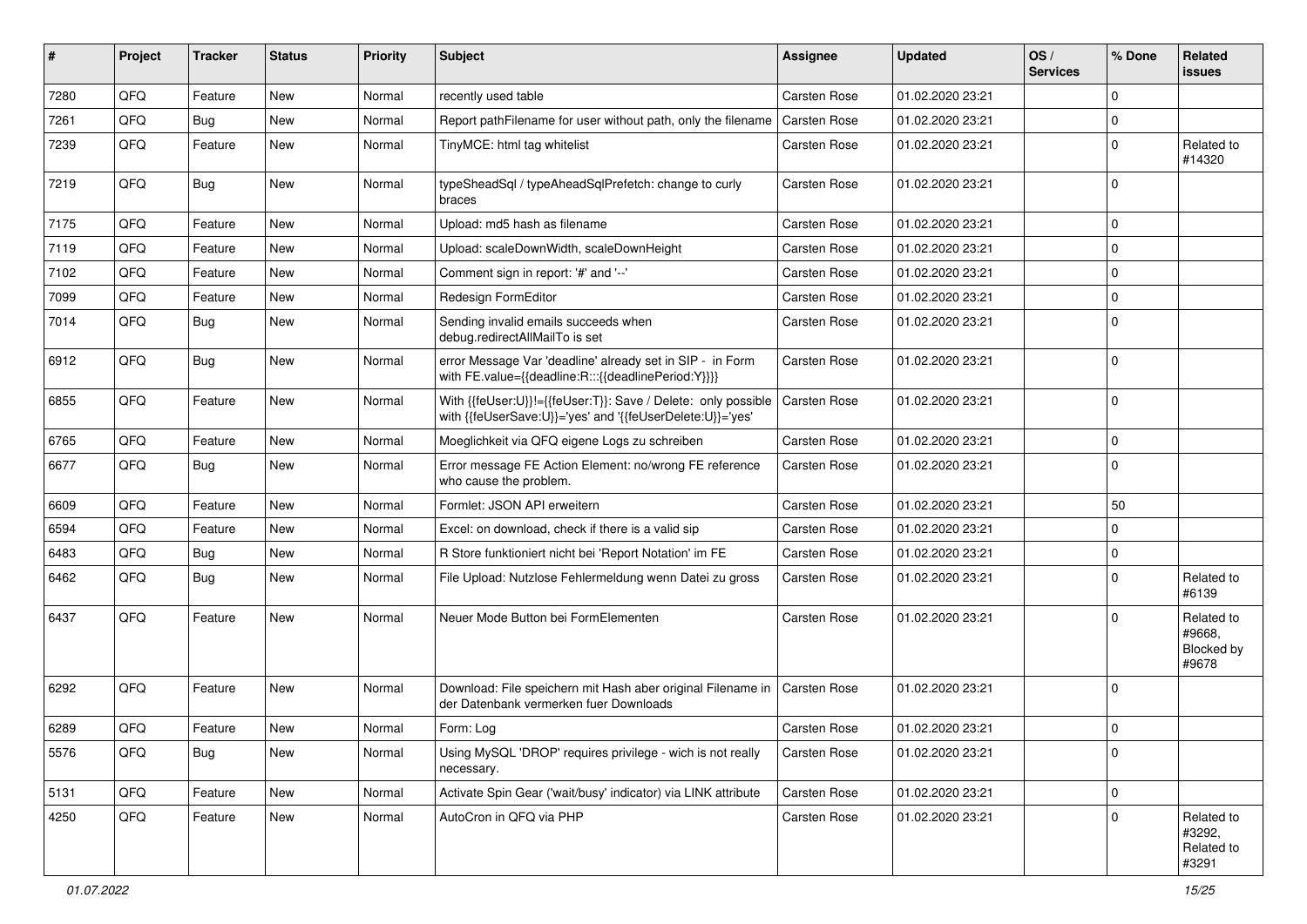| #    | Project | <b>Tracker</b> | <b>Status</b>     | <b>Priority</b> | Subject                                                                                                                 | <b>Assignee</b>     | <b>Updated</b>   | OS/<br><b>Services</b> | % Done      | Related<br>issues                              |
|------|---------|----------------|-------------------|-----------------|-------------------------------------------------------------------------------------------------------------------------|---------------------|------------------|------------------------|-------------|------------------------------------------------|
| 3547 | QFQ     | <b>Bug</b>     | New               | Normal          | FE of type 'note' causes writing of empty fields.                                                                       | Carsten Rose        | 01.02.2020 23:21 |                        | 0           |                                                |
| 3504 | QFQ     | Feature        | New               | Normal          | Logging: welche Action FEs werden wann wie ausgefuehrt                                                                  | <b>Carsten Rose</b> | 01.02.2020 23:21 |                        | $\mathbf 0$ | Related to<br>#5458,<br>Related to<br>#4092    |
| 5480 | QFQ     | Feature        | Some day<br>maybe | Normal          | QFQ: Dokumentation mit Screenshots versehen                                                                             | <b>Carsten Rose</b> | 01.02.2020 23:20 |                        | $\mathbf 0$ | Related to<br>#9879                            |
| 4771 | QFQ     | <b>Bug</b>     | Some day<br>maybe | Normal          | qfq: select-down-values empty after save (edit-form for<br>program administrators)                                      | Carsten Rose        | 01.02.2020 23:20 |                        | $\mathbf 0$ | Related to<br>#4549, Has<br>duplicate<br>#4282 |
| 4659 | QFQ     | Bug            | Some day<br>maybe | Normal          | infoButtonExtra                                                                                                         | <b>Carsten Rose</b> | 01.02.2020 23:20 |                        | $\mathbf 0$ |                                                |
| 4650 | QFQ     | Feature        | Some day<br>maybe | Normal          | Convert html to doc/rtf                                                                                                 | Carsten Rose        | 01.02.2020 23:20 |                        | 0           | Related to<br>#10704                           |
| 4549 | QFQ     | <b>Bug</b>     | Some day<br>maybe | Normal          | TemplateGroups: FE.type SELECT loose selected value<br>after save                                                       | Carsten Rose        | 01.02.2020 23:20 |                        | $\Omega$    | Related to<br>#4548,<br>Related to<br>#4771    |
| 4365 | QFQ     | Feature        | Some day<br>maybe | Normal          | Multi Language: new way of config                                                                                       | Carsten Rose        | 01.02.2020 23:20 |                        | $\mathbf 0$ |                                                |
| 4343 | QFQ     | Feature        | Some day<br>maybe | Normal          | Link: Classifier to add 'attributes'                                                                                    | <b>Carsten Rose</b> | 01.02.2020 23:20 |                        | 0           | Related to<br>#14077                           |
| 5665 | QFQ     | Feature        | Some day<br>maybe | Normal          | Versuch das '{{!' nicht mehr noetig ist.                                                                                | <b>Carsten Rose</b> | 01.02.2020 23:20 |                        | 0           | Related to<br>#7432,<br>Related to<br>#7434    |
| 5428 | QFQ     | Feature        | Some day<br>maybe | Normal          | secure thumbnail: late render on access.                                                                                | Carsten Rose        | 01.02.2020 23:20 |                        | $\mathbf 0$ |                                                |
| 4757 | QFQ     | Feature        | Some day<br>maybe | Normal          | Test subrecord: download links ok? Links ok?                                                                            | Carsten Rose        | 01.02.2020 23:20 |                        | $\mathbf 0$ |                                                |
| 4652 | QFQ     | Feature        | Some day<br>maybe | Normal          | UZH CD: Weiterleitung auf benutzerdefinierte 403/404 Seite                                                              | <b>Carsten Rose</b> | 01.02.2020 23:20 |                        | $\mathbf 0$ |                                                |
| 4651 | QFQ     | Bug            | Some day<br>maybe | Normal          | "Loading document" Modal wird angezeigt bei uzhcd type=2<br>Ansicht                                                     | Carsten Rose        | 01.02.2020 23:20 |                        | $\pmb{0}$   |                                                |
| 4330 | QFQ     | Feature        | Some day<br>maybe | Normal          | Error Message: report missing {{ / }} in sqlUpdate, sqlInsert,<br>sqlDelete, sqlAfter, sqlBefore in FE action elements. | Carsten Rose        | 01.02.2020 23:20 |                        | $\mathbf 0$ |                                                |
| 4328 | QFQ     | Bug            | Some day<br>maybe | Normal          | Error Message: Show FE name/number on problems in FE                                                                    | Carsten Rose        | 01.02.2020 23:20 |                        | $\mathbf 0$ |                                                |
| 5991 | QFQ     | Bug            | Some day<br>maybe | Normal          | URLs with ' ' or long parameter are problematic                                                                         | Carsten Rose        | 01.02.2020 23:19 |                        | $\pmb{0}$   |                                                |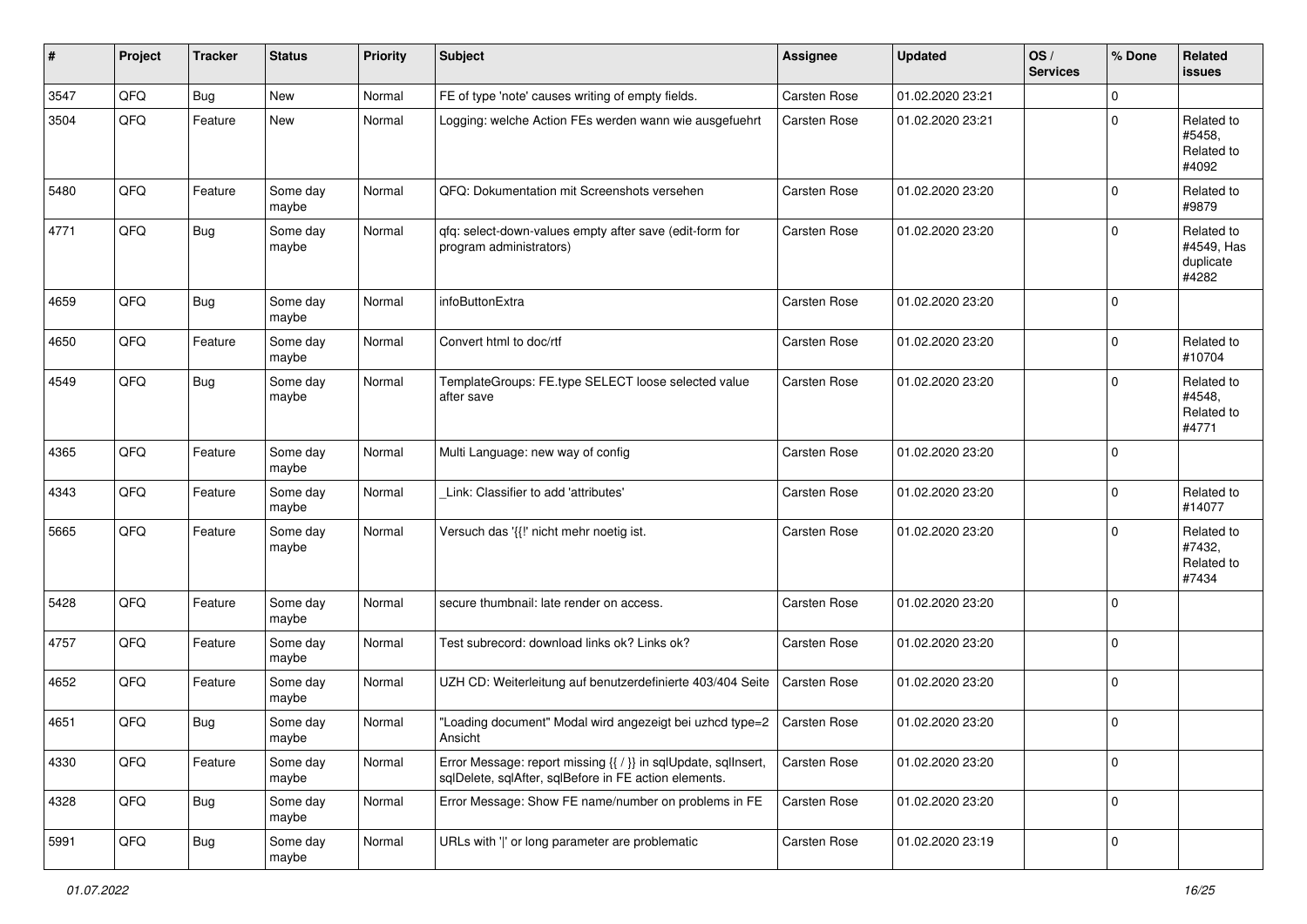| ∦     | Project | <b>Tracker</b> | <b>Status</b>     | <b>Priority</b> | Subject                                                                                                                        | <b>Assignee</b>     | <b>Updated</b>   | OS/<br><b>Services</b> | % Done      | Related<br>issues   |
|-------|---------|----------------|-------------------|-----------------|--------------------------------------------------------------------------------------------------------------------------------|---------------------|------------------|------------------------|-------------|---------------------|
| 5983  | QFQ     | Feature        | Some day<br>maybe | Normal          | Form Submit (save & update): normalize date/-time FE                                                                           | Carsten Rose        | 01.02.2020 23:19 |                        | $\Omega$    |                     |
| 5852  | QFQ     | Feature        | Some day<br>maybe | Normal          | Logging: mail.log / sgl.log - im FE anzeigen und via AJAX<br>aktualisieren                                                     | Carsten Rose        | 01.02.2020 23:19 |                        | $\Omega$    | Related to<br>#5885 |
| 5768  | QFQ     | <b>Bug</b>     | Some day<br>maybe | Normal          | '{{pageLanguage:T}}' missing if QFQ is called via api                                                                          | Carsten Rose        | 01.02.2020 23:19 |                        | $\Omega$    |                     |
| 5706  | QFQ     | <b>Bug</b>     | Some day<br>maybe | Normal          | upload: fileDestination needs to be sanatized                                                                                  | Carsten Rose        | 01.02.2020 23:19 |                        | $\Omega$    |                     |
| 5579  | QFQ     | Feature        | Some day<br>maybe | Normal          | Enhance Doc / Presentation: variable type 'link column type'                                                                   | Carsten Rose        | 01.02.2020 23:19 |                        | $\Omega$    |                     |
| 5557  | QFQ     | Bug            | Some day<br>maybe | Normal          | Form load: STORE_RECORD filled, but should be empty                                                                            | Carsten Rose        | 01.02.2020 23:19 |                        | $\Omega$    |                     |
| 5132  | QFQ     | Feature        | Some day<br>maybe | Normal          | Error Message sendmail missing attachment: more details                                                                        | Carsten Rose        | 01.02.2020 23:19 |                        | $\Omega$    |                     |
| 5021  | QFQ     | <b>Bug</b>     | Some day<br>maybe | Normal          | FE.typ=extra - during save displays error 'datum2' already<br>filled in STORE_SIP - the value is stored nevertheless           | <b>Carsten Rose</b> | 01.02.2020 23:19 |                        | $\Omega$    | Related to<br>#3875 |
| 4872  | QFQ     | Feature        | Some day<br>maybe | Normal          | Fields of Typo3 page available in STORE TYPO3                                                                                  | Carsten Rose        | 01.02.2020 23:19 |                        | $\Omega$    |                     |
| 4869  | QFQ     | Feature        | Some day<br>maybe | Normal          | Dynamic Update (show, hide, readonly?, required?) for<br><b>Template Group Elements</b>                                        | Carsten Rose        | 01.02.2020 23:19 |                        | $\Omega$    | Related to<br>#4865 |
| 4606  | QFQ     | Feature        | Some day<br>maybe | Normal          | link: qualifier to render bootstrap button                                                                                     | Carsten Rose        | 01.02.2020 23:19 |                        | $\Omega$    |                     |
| 4583  | QFQ     | Bug            | Some day<br>maybe | Normal          | Dynamic Update bei TypeAhead Feldern                                                                                           | Carsten Rose        | 01.02.2020 23:19 |                        | $\Omega$    |                     |
| 4528  | QFQ     | <b>Bug</b>     | Some day<br>maybe | Normal          | extraButtonLock mit SQLAhead Bug                                                                                               | Carsten Rose        | 01.02.2020 23:19 |                        | $\Omega$    |                     |
| 4092  | QFQ     | <b>Bug</b>     | Some day<br>maybe | Normal          | 1) Logging verbessern wann welches FE warum ausgefuehrt   Carsten Rose<br>wird, 2) Documentation: Best Practice Template Group |                     | 01.02.2020 23:19 |                        | $\Omega$    | Related to<br>#3504 |
| 9968  | QFQ     | Feature        | Priorize          | Normal          | Tooltip in Links for Developer                                                                                                 | <b>Carsten Rose</b> | 01.02.2020 23:17 |                        | $\Omega$    |                     |
| 8277  | QFQ     | Feature        | Priorize          | Normal          | fe.parameter.default=                                                                                                          | Carsten Rose        | 01.02.2020 23:17 |                        | $\Omega$    | Related to<br>#8113 |
| 9928  | QFQ     | Feature        | Priorize          | Normal          | SpecialColumnName: a) Deprecated: ' AS "_+tag " ', b)<br>New: ' AS "_ <tag1><tag2>"</tag2></tag1>                              | Carsten Rose        | 01.02.2020 23:17 |                        | $\Omega$    | Related to<br>#9929 |
| 10014 | QFQ     | Feature        | New               | Normal          | Manual.rst: describe behaviour and process order of<br>fillStoreVar, slaveId, sqlBefore,                                       | Carsten Rose        | 01.02.2020 22:31 |                        | $\pmb{0}$   |                     |
| 9773  | QFO     | <b>Bug</b>     | New               | Normal          | form.parameter.formModeGlobal=requiredOff                                                                                      | Carsten Rose        | 01.02.2020 15:56 |                        | $\mathbf 0$ |                     |
| 2643  | QFQ     | <b>Bug</b>     | Some day<br>maybe | Normal          | Zend / PHP Webinars anschauen                                                                                                  | Carsten Rose        | 01.02.2020 15:56 |                        | $\mathbf 0$ |                     |
| 9983  | QFQ     | Feature        | New               | Normal          | Report Notation: new keyword 'range'                                                                                           | Carsten Rose        | 01.02.2020 15:55 |                        | $\pmb{0}$   |                     |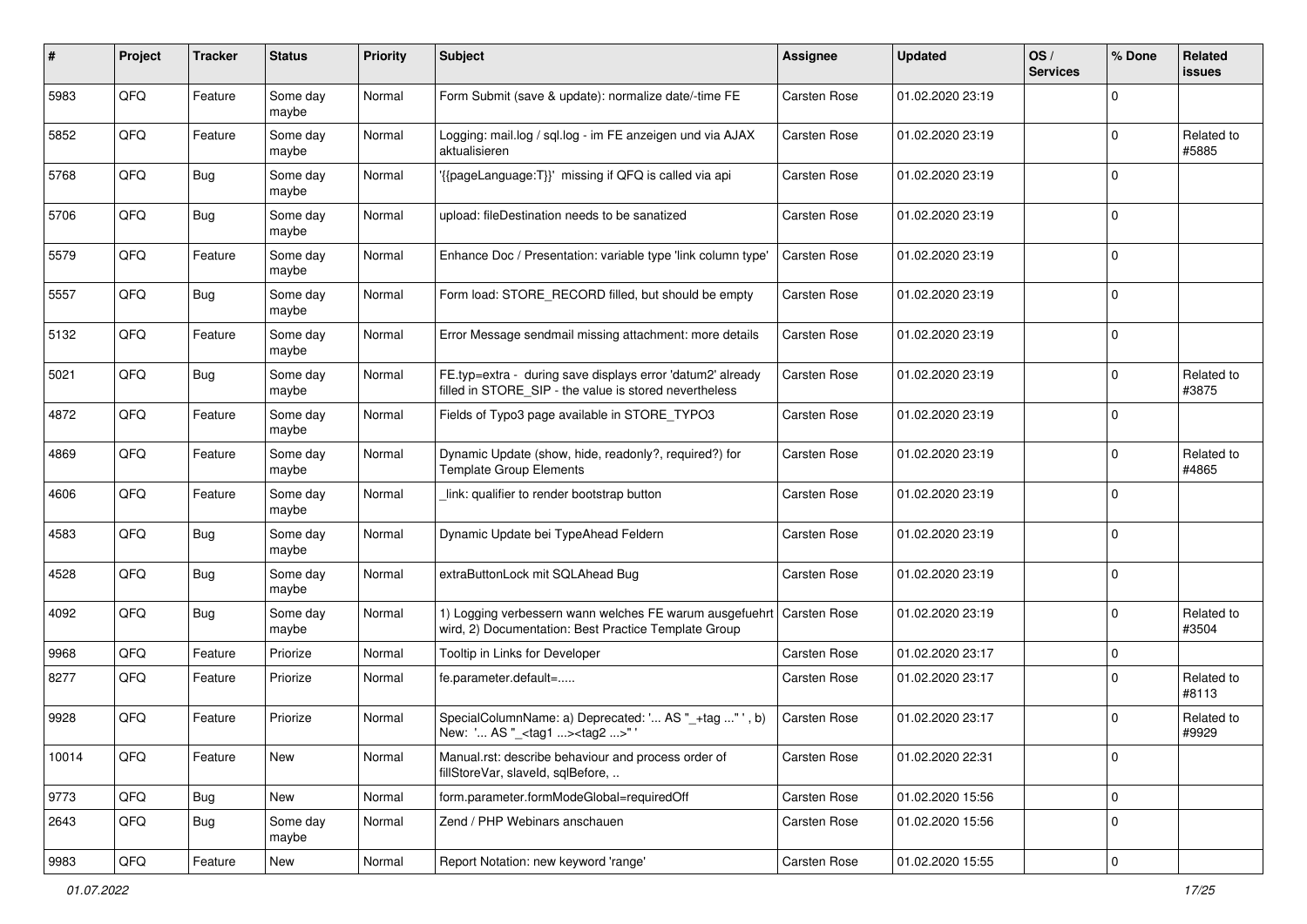| #    | Project | <b>Tracker</b> | <b>Status</b> | <b>Priority</b> | Subject                                                                                                                               | <b>Assignee</b> | <b>Updated</b>   | OS/<br><b>Services</b> | % Done         | Related<br><b>issues</b> |
|------|---------|----------------|---------------|-----------------|---------------------------------------------------------------------------------------------------------------------------------------|-----------------|------------------|------------------------|----------------|--------------------------|
| 9975 | QFQ     | <b>Bug</b>     | Priorize      | Normal          | Dropdown Menu: 'r:3' broken                                                                                                           | Carsten Rose    | 01.02.2020 10:13 |                        | $\mathbf 0$    |                          |
| 9947 | QFQ     | Bug            | Priorize      | Normal          | Unwanted error message if missing 'typeAheadSqlPrefetch'                                                                              | Carsten Rose    | 01.02.2020 10:13 |                        | $\mathbf 0$    |                          |
| 9900 | QFQ     | Feature        | Priorize      | Normal          | Generic API Call: tt-content record >> JSON                                                                                           | Carsten Rose    | 01.02.2020 10:13 |                        | $\mathbf 0$    |                          |
| 9862 | QFQ     | Bug            | Priorize      | Normal          | Failed writing to sql mail qfq.log should throw an exception                                                                          | Carsten Rose    | 01.02.2020 10:13 |                        | $\mathbf 0$    |                          |
| 8585 | QFQ     | Feature        | Priorize      | Normal          | Enhance Error message for 'unknown form'                                                                                              | Carsten Rose    | 01.02.2020 10:13 |                        | 0              |                          |
| 8584 | QFQ     | Feature        | Priorize      | Normal          | FE 'Action' - never assign to Container (except Template<br>Group)                                                                    | Carsten Rose    | 01.02.2020 10:13 |                        | $\Omega$       |                          |
| 8037 | QFQ     | Bug            | Priorize      | Normal          | FE.type=upload (advanced mode): {{slaveId:V}} missing<br>during dynamic update                                                        | Carsten Rose    | 01.02.2020 10:13 |                        | $\Omega$       |                          |
| 8034 | QFQ     | Feature        | Priorize      | Normal          | FormElement 'data': 22.22.2222 should not be accepted                                                                                 | Carsten Rose    | 01.02.2020 10:13 |                        | $\mathbf 0$    |                          |
| 7656 | QFQ     | Bug            | Priorize      | Normal          | FE with required, 'pattern' and 'extraButtonLock': always<br>complain about missing value                                             | Carsten Rose    | 01.02.2020 10:13 |                        | $\mathbf 0$    |                          |
| 7630 | QFQ     | Feature        | Priorize      | Normal          | detailed error message for simple upload                                                                                              | Carsten Rose    | 01.02.2020 10:13 |                        | $\mathbf 0$    |                          |
| 7616 | QFQ     | <b>Bug</b>     | Priorize      | Normal          | Selectlist with Enum & Dynamic Update                                                                                                 | Carsten Rose    | 01.02.2020 10:13 |                        | $\mathbf 0$    |                          |
| 7522 | QFQ     | Feature        | Priorize      | Normal          | Inserting default index.html to folder (Avoid Apache<br>Indexing)                                                                     | Carsten Rose    | 01.02.2020 10:13 |                        | $\mathbf 0$    |                          |
| 7290 | QFQ     | Feature        | Priorize      | Normal          | FormEditor: title as textarea if LEN(title)>60                                                                                        | Carsten Rose    | 01.02.2020 10:13 |                        | $\mathbf 0$    | Blocked by<br>#7682      |
| 7217 | QFQ     | Feature        | Priorize      | Normal          | Download: notice User if `_sip=?` is missing                                                                                          | Carsten Rose    | 01.02.2020 10:13 |                        | $\mathbf 0$    |                          |
| 6998 | QFQ     | Feature        | Priorize      | Normal          | Form: with debug=on show column information as tooltip of<br>column label                                                             | Carsten Rose    | 01.02.2020 10:13 |                        | $\Omega$       |                          |
| 6574 | QFQ     | <b>Bug</b>     | Priorize      | Normal          | qfq.log: Fehlermeldung wurde angezeigt, aber nicht geloggt                                                                            | Carsten Rose    | 01.02.2020 10:13 |                        | $\mathbf 0$    |                          |
| 5942 | QFQ     | Feature        | Priorize      | Normal          | 'L' and 'type': append to links, generate via '_link' by using<br>'u:' .                                                              | Carsten Rose    | 01.02.2020 10:13 |                        | $\mathbf 0$    |                          |
| 3782 | QFQ     | Bug            | Priorize      | Normal          | Bei fehlerhafter Eingabe (z.B. Datum) sollte das erwartete<br>Format angezeigt werden                                                 | Carsten Rose    | 01.02.2020 10:13 |                        | $\mathbf 0$    |                          |
| 7920 | QFQ     | Feature        | New           | Normal          | FE: Syntax Highlight, Zeinlenumbruch                                                                                                  | Carsten Rose    | 01.02.2020 10:03 |                        | $\mathbf 0$    |                          |
| 5782 | QFQ     | Feature        | <b>New</b>    | Normal          | NextCloud API                                                                                                                         | Carsten Rose    | 01.02.2020 10:02 |                        | $\mathbf 0$    |                          |
| 7660 | QFQ     | Feature        | New           | Normal          | IMAP: import mails to DB, move / delete mails                                                                                         | Carsten Rose    | 01.02.2020 09:52 |                        | $\mathbf 0$    |                          |
| 9927 | QFQ     | Feature        | New           | Normal          | QFQ Update: a) Update nur machen wenn BE User<br>eingeloggt ist., b) Bei Fehler genaue Meldung welcher<br>Updateschritt Probleme hat. | Carsten Rose    | 22.01.2020 12:59 |                        | $\overline{0}$ |                          |
| 9777 | QFQ     | Feature        | New           | Normal          | Logging QFQ Variables                                                                                                                 | Carsten Rose    | 16.12.2019 17:17 |                        | $\pmb{0}$      |                          |
| 8702 | QFQ     | Feature        | New           | Normal          | Load Record which is locked: missing user info                                                                                        | Carsten Rose    | 11.12.2019 16:16 |                        | $\mathbf 0$    | Related to<br>#9789      |
| 7480 | QFQ     | Feature        | New           | Normal          | Record History (Undo / Redo)                                                                                                          | Carsten Rose    | 11.12.2019 16:16 |                        | $\overline{0}$ | Related to<br>#2361      |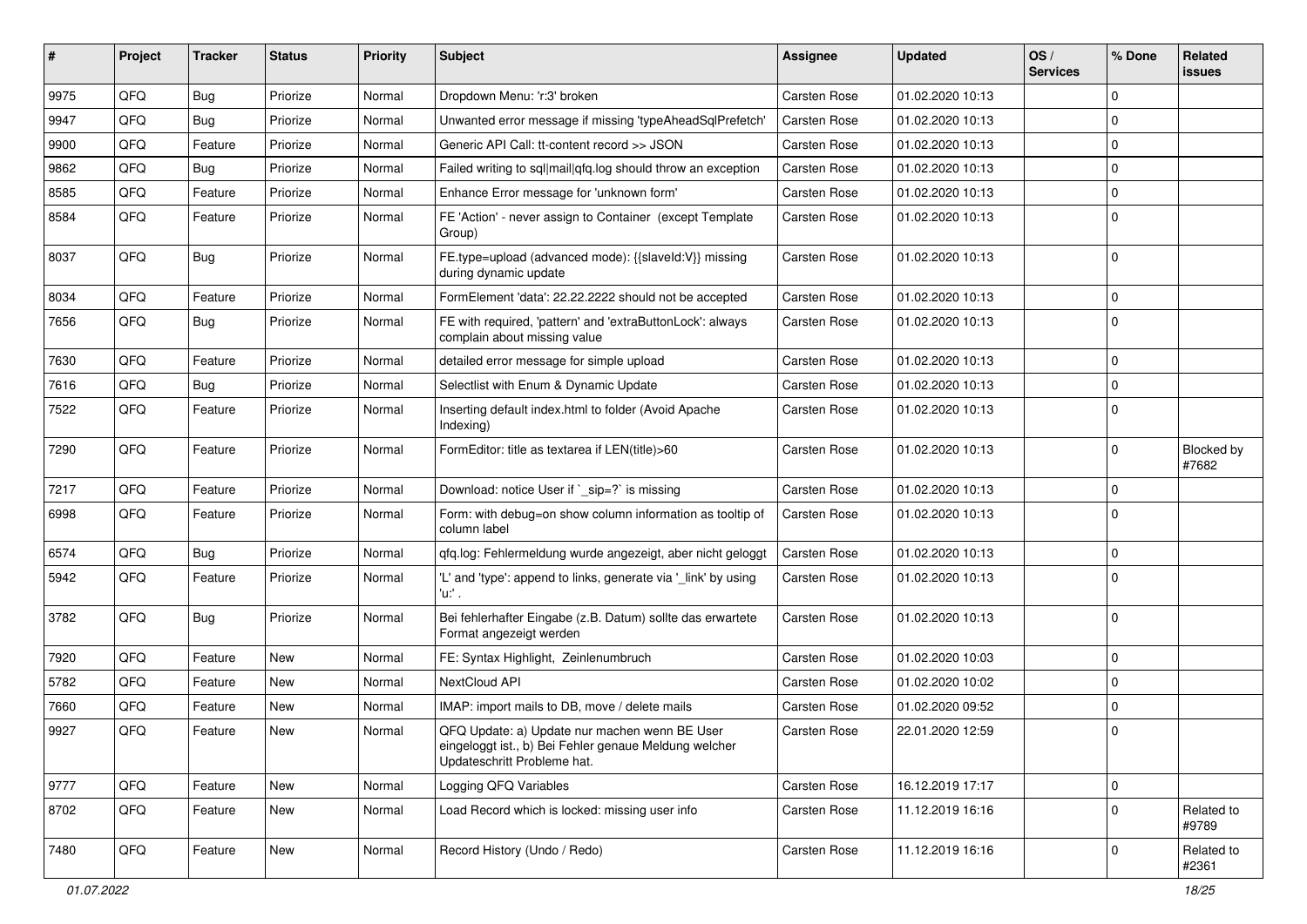| ∦    | Project | <b>Tracker</b> | <b>Status</b>     | <b>Priority</b> | <b>Subject</b>                                                                                                     | <b>Assignee</b>     | <b>Updated</b>   | OS/<br><b>Services</b> | % Done      | Related<br><b>issues</b>                    |
|------|---------|----------------|-------------------|-----------------|--------------------------------------------------------------------------------------------------------------------|---------------------|------------------|------------------------|-------------|---------------------------------------------|
| 6602 | QFQ     | Feature        | <b>New</b>        | Normal          | Formlet: in Report auf Mausklick ein mini-form oeffnen                                                             | <b>Carsten Rose</b> | 11.12.2019 16:16 |                        | 0           |                                             |
| 4756 | QFQ     | Bug            | New               | Normal          | Form dirty even nothing changes                                                                                    | <b>Carsten Rose</b> | 11.12.2019 16:16 |                        | $\Omega$    |                                             |
| 4023 | QFQ     | Feature        | New               | Normal          | prepared statements - FE action: salveld, sqllnsert,<br>sqlUpdate, sqlDelete, sqlBefore, sqlAfter                  | Carsten Rose        | 11.12.2019 16:15 |                        | $\mathbf 0$ |                                             |
| 2361 | QFQ     | Feature        | New               | Normal          | Logging wer/wann/wo welches Formular aufgerufen hat                                                                | <b>Carsten Rose</b> | 11.12.2019 16:15 |                        | $\mathbf 0$ | Related to<br>#4432,<br>Related to<br>#7480 |
| 3267 | QFQ     | Feature        | Some day<br>maybe | Normal          | 2 Forms auf einer Seite: real + Read only                                                                          | <b>Carsten Rose</b> | 11.12.2019 16:03 |                        | $\Omega$    |                                             |
| 3216 | QFQ     | Feature        | Some day<br>maybe | Normal          | dynamic update für checkbox label2                                                                                 | <b>Carsten Rose</b> | 11.12.2019 16:03 |                        | $\mathbf 0$ | Related to<br>#2081                         |
| 3130 | QFQ     | <b>Bug</b>     | Some day<br>maybe | Normal          | Debug Info's nicht korrekt nach 'New > Save'.                                                                      | <b>Carsten Rose</b> | 11.12.2019 16:03 |                        | $\mathbf 0$ | Related to<br>#3253                         |
| 2995 | QFQ     | Feature        | Some day<br>maybe | Normal          | Dropdown JQuery Plugin: 'chosen' - Moeglichkeit um Select<br>Listen mehr Funktion zu geben. Kein Bootstrap noetig. | <b>Carsten Rose</b> | 11.12.2019 16:03 |                        | $\mathbf 0$ |                                             |
| 2084 | QFQ     | Feature        | Some day<br>maybe | Normal          | Mailto mit encryption: Subrecord                                                                                   | Carsten Rose        | 11.12.2019 16:03 |                        | $\Omega$    | Related to<br>#2082                         |
| 1946 | QFQ     | Feature        | Some day<br>maybe | Normal          | Kontrolle ob der ReadOnly Modus bei den<br>Formularelementen korrekt implementiert ist                             | Carsten Rose        | 11.12.2019 16:03 |                        | $\mathbf 0$ |                                             |
| 1635 | QFQ     | Feature        | Some day<br>maybe | Normal          | QFQ Extension content record: weitere Optionen<br>einblenden.                                                      | Carsten Rose        | 11.12.2019 16:03 |                        | $\mathbf 0$ |                                             |
| 4293 | QFQ     | <b>Bug</b>     | Some day<br>maybe | Normal          | Download broken if token 'd:' is missing - but no error<br>message                                                 | Carsten Rose        | 11.12.2019 16:03 |                        | $\Omega$    | Related to<br>#7514                         |
| 4259 | QFQ     | Feature        | Some day<br>maybe | Normal          | Instant trigger a cron job                                                                                         | <b>Carsten Rose</b> | 11.12.2019 16:03 |                        | $\Omega$    |                                             |
| 4197 | QFQ     | Feature        | Some day<br>maybe | Normal          | Unit Test fuer JSON Stream von QuickFormQuery.php ><br>doForm()                                                    | Carsten Rose        | 11.12.2019 16:03 |                        | $\mathbf 0$ |                                             |
| 4026 | QFQ     | Feature        | Some day<br>maybe | Normal          | sqlLog.sql: log number of FE.id                                                                                    | Carsten Rose        | 11.12.2019 16:03 |                        | $\mathbf 0$ | Related to<br>#5458                         |
| 4008 | QFQ     | Bug            | Some day<br>maybe | Normal          | FormElemen.type=sendmail: wrong 'TO' if 'real<br>name <rea@mail.to>' is used</rea@mail.to>                         | <b>Carsten Rose</b> | 11.12.2019 16:03 |                        | $\mathbf 0$ |                                             |
| 3991 | QFQ     | Feature        | Some day<br>maybe | Normal          | report: Columnname '_skipWrap' skips 'fbeg', 'fend'                                                                | <b>Carsten Rose</b> | 11.12.2019 16:03 |                        | $\mathbf 0$ |                                             |
| 3947 | QFQ     | Feature        | Some day<br>maybe | Normal          | Attack detectect: logout current user                                                                              | Carsten Rose        | 11.12.2019 16:03 |                        | $\Omega$    | Related to<br>#5458,<br>Related to<br>#6299 |
| 3942 | QFO     | Feature        | Some day<br>maybe | Normal          | Action Elemente: neu generierte IDs via FE weitergeben                                                             | Carsten Rose        | 11.12.2019 16:03 |                        | 0           | Related to<br>#3941                         |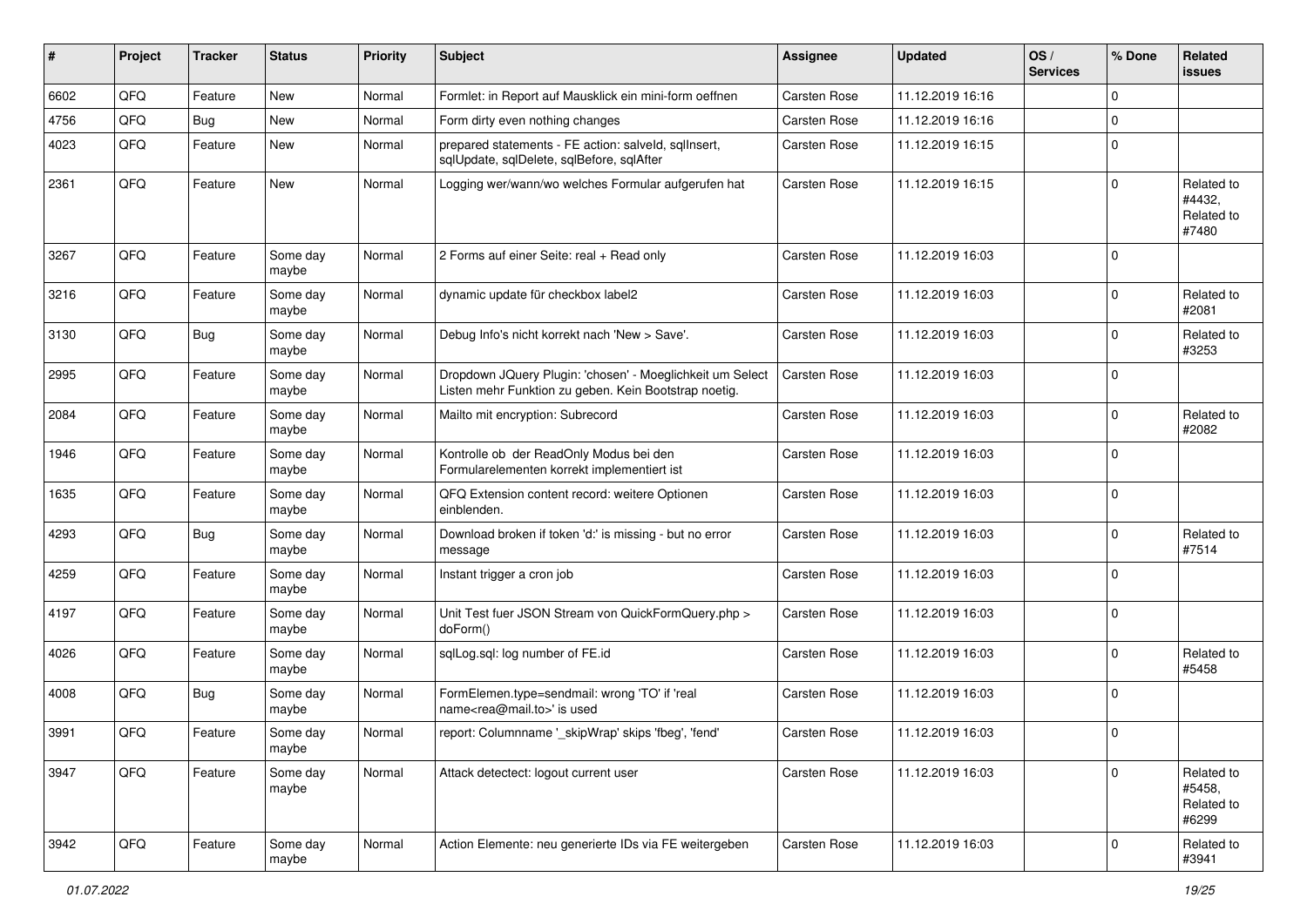| $\vert$ # | Project | <b>Tracker</b> | <b>Status</b>     | <b>Priority</b> | Subject                                                                                                                                      | <b>Assignee</b>     | <b>Updated</b>   | OS/<br><b>Services</b> | % Done      | Related<br>issues    |
|-----------|---------|----------------|-------------------|-----------------|----------------------------------------------------------------------------------------------------------------------------------------------|---------------------|------------------|------------------------|-------------|----------------------|
| 3941      | QFQ     | Feature        | Some day<br>maybe | Normal          | sqlAfter: es sollten mehrere moeglich sein                                                                                                   | <b>Carsten Rose</b> | 11.12.2019 16:03 |                        | $\mathbf 0$ | Related to<br>#3942  |
| 3905      | QFQ     | Feature        | Some day<br>maybe | Normal          | Documentation: Best Practice anhand eines Online<br>Bewerbungstools                                                                          | Carsten Rose        | 11.12.2019 16:03 |                        | $\mathbf 0$ |                      |
| 3900      | QFQ     | Feature        | Some day<br>maybe | Normal          | Extend documentation of 'Copy / Paste'                                                                                                       | <b>Carsten Rose</b> | 11.12.2019 16:03 |                        | 0           | Related to<br>#3899  |
| 3895      | QFQ     | <b>Bug</b>     | Some day<br>maybe | Normal          | typeahead pedantic: on lehrkredit Idap webpass - if only one<br>person is in dropdown, such person can't be selected                         | Carsten Rose        | 11.12.2019 16:03 |                        | $\mathbf 0$ |                      |
| 3882      | QFQ     | <b>Bug</b>     | Some day<br>maybe | Normal          | templateGroup: disable 'add' if limit is reached - funktioniert<br>nicht wenn bereits records existierten                                    | Carsten Rose        | 11.12.2019 16:03 |                        | $\mathbf 0$ |                      |
| 3877      | QFQ     | Feature        | Some day<br>maybe | Normal          | FormEditor: die Felder die aktuell nicht gebraucht werden<br>nur auf readonly/disabled setzen (nicht ausblenden > das<br>irritiert.          | Carsten Rose        | 11.12.2019 16:03 |                        | $\mathbf 0$ |                      |
| 3811      | QFQ     | <b>Bug</b>     | Some day<br>maybe | Normal          | Dynamic Update: extraButtonInfo - Text aktualisieren                                                                                         | <b>Carsten Rose</b> | 11.12.2019 16:03 |                        | $\mathbf 0$ | Related to<br>#11517 |
| 3750      | QFQ     | <b>Bug</b>     | Some day<br>maybe | Normal          | FE in a row: if one violates check, all are red                                                                                              | <b>Carsten Rose</b> | 11.12.2019 16:03 |                        | $\mathbf 0$ |                      |
| 3708      | QFQ     | Feature        | Some day<br>maybe | Normal          | Form: input - 'specialchars', 'none'  gewisse tags<br>erlauben, andere verbieten                                                             | <b>Carsten Rose</b> | 11.12.2019 16:02 |                        | $\mathbf 0$ | Related to<br>#14320 |
| 3682      | QFQ     | <b>Bug</b>     | Some day<br>maybe | Normal          | Dynamic update: Radio buttons                                                                                                                | <b>Carsten Rose</b> | 11.12.2019 16:02 |                        | $\mathbf 0$ |                      |
| 3677      | QFQ     | Feature        | Some day<br>maybe | Normal          | wkhtmltopdf: FE User access prohibited, if client IP changes<br>\$TYPO3_CONF_VARS[FE][lockIP]                                                | Carsten Rose        | 11.12.2019 16:02 |                        | 0           |                      |
| 3666      | QFQ     | Feature        | Some day<br>maybe | Normal          | a) Performance Messung: mysql_real_escape_string() im<br>Vergleich zu str_replace(), b) doppeltes Aufrufen von<br>mysql_real_escape_string() | Carsten Rose        | 11.12.2019 16:02 |                        | $\mathbf 0$ |                      |
| 3588      | QFQ     | <b>Bug</b>     | Some day<br>maybe | Normal          | templateGroup: versteckte Elemente werden weiterhin<br>gespeichert.                                                                          | <b>Carsten Rose</b> | 11.12.2019 16:02 |                        | $\mathbf 0$ |                      |
| 3537      | QFQ     | Feature        | Some day<br>maybe | Low             | SHOW COLUMNS FROM tableName - Extend '{{!'<br>definition                                                                                     | Carsten Rose        | 11.12.2019 16:02 |                        | 0           |                      |
| 3458      | QFQ     | Feature        | Some day<br>maybe | Normal          | Display 'Edit Form Element'-Checkbox on form: should<br>depend on FE Group                                                                   | <b>Carsten Rose</b> | 11.12.2019 16:02 |                        | $\mathbf 0$ | Related to<br>#3447  |
| 3457      | QFQ     | Feature        | Some day<br>maybe | Normal          | LDAP: concat multi values to one single entry                                                                                                | Carsten Rose        | 11.12.2019 16:02 |                        | $\mathbf 0$ |                      |
| 3402      | QFQ     | Feature        | Some day<br>maybe | Normal          | Syntax Highlighting via CodeMirror                                                                                                           | Carsten Rose        | 11.12.2019 16:02 |                        | 100         | Related to<br>#3207  |
| 3385      | QFO     | Feature        | Some day<br>maybe | Normal          | templateGroup: insert/update/delete non primary records                                                                                      | Carsten Rose        | 11.12.2019 16:02 |                        | $\mathbf 0$ |                      |
| 3350      | QFO     | Feature        | Some day<br>maybe | Normal          | FormEditor: Hilfetext hinter 'checktype'                                                                                                     | Carsten Rose        | 11.12.2019 16:02 |                        | $\pmb{0}$   |                      |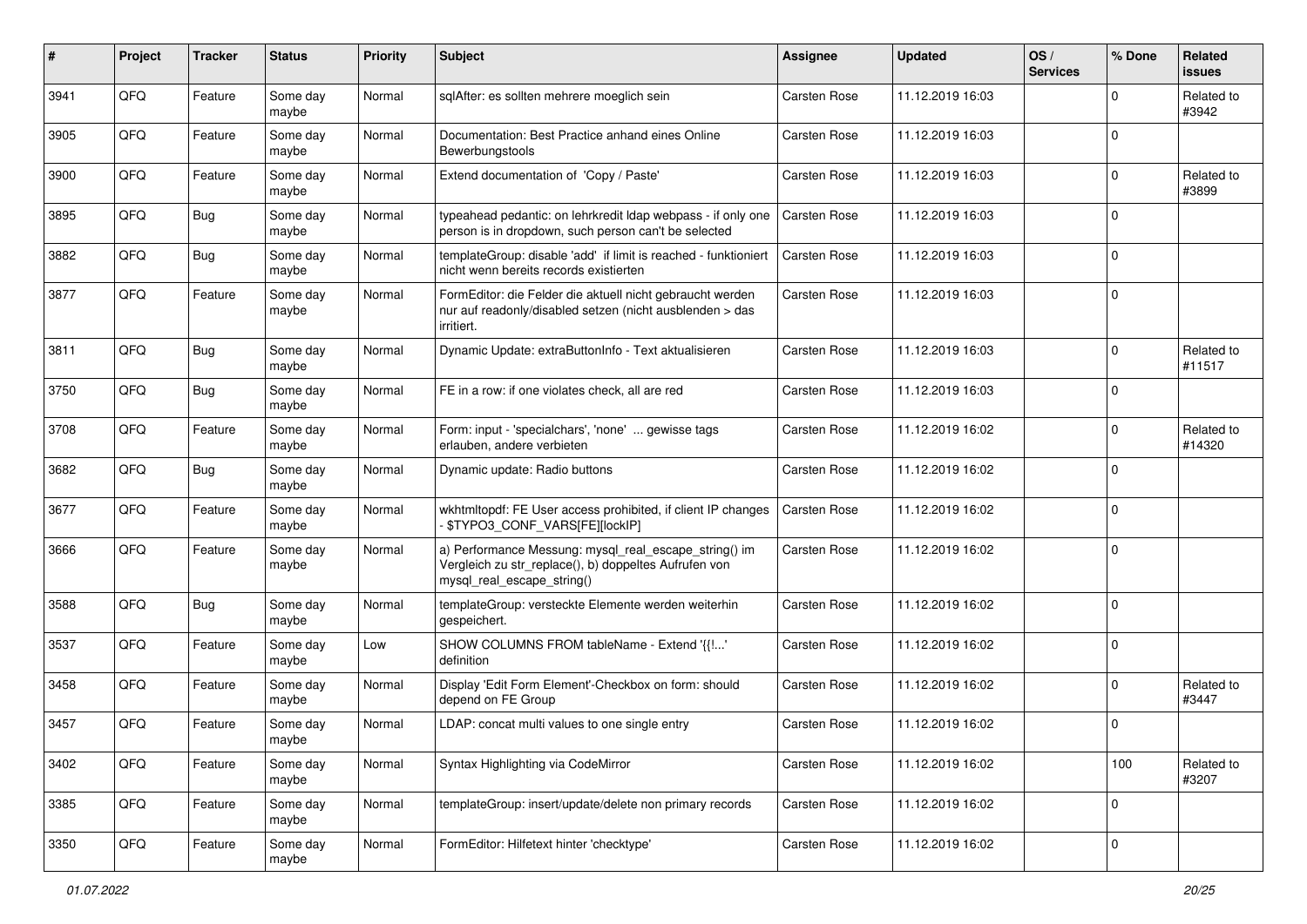| #    | Project | <b>Tracker</b> | <b>Status</b>     | <b>Priority</b> | <b>Subject</b>                                                                                                                | <b>Assignee</b> | <b>Updated</b>   | OS/<br><b>Services</b> | % Done      | Related<br><b>issues</b>                    |
|------|---------|----------------|-------------------|-----------------|-------------------------------------------------------------------------------------------------------------------------------|-----------------|------------------|------------------------|-------------|---------------------------------------------|
| 3349 | QFQ     | Bug            | Some day<br>maybe | Normal          | config.qfq.ini: a) vertraegt keine '=' im Value (z.B. Passwort),<br>b) Values sollten in ticks einschliessbar sein (spaces, ) | Carsten Rose    | 11.12.2019 16:02 |                        | $\mathbf 0$ |                                             |
| 3332 | QFQ     | Feature        | Some day<br>maybe | Normal          | Uploads: Thumbnails, Details zum hochgeladenen File                                                                           | Carsten Rose    | 11.12.2019 16:02 |                        | $\mathbf 0$ | Related to<br>#3264,<br>Related to<br>#5333 |
| 3331 | QFQ     | Feature        | Some day<br>maybe | Normal          | Default Tooltip fuer _page? Links: mit Form und Record ID                                                                     | Carsten Rose    | 11.12.2019 16:02 |                        | $\mathbf 0$ |                                             |
| 3291 | QFQ     | Feature        | Some day<br>maybe | Normal          | AutoCron websiteToken                                                                                                         | Carsten Rose    | 11.12.2019 16:02 |                        | $\mathbf 0$ | Related to<br>#4250                         |
| 3285 | QFQ     | Feature        | Some day<br>maybe | Normal          | Zeichenlimit pro Feld: textarea / editor                                                                                      | Carsten Rose    | 11.12.2019 16:02 |                        | $\mathbf 0$ |                                             |
| 3273 | QFQ     | Feature        | Some day<br>maybe | Low             | Dirty Flag in Form                                                                                                            | Carsten Rose    | 11.12.2019 16:02 |                        | $\mathbf 0$ |                                             |
| 4956 | QFQ     | Feature        | Some day<br>maybe | Normal          | Sendmail: Benutzerdefinierte Headers                                                                                          | Carsten Rose    | 11.12.2019 16:02 |                        | $\mathbf 0$ |                                             |
| 4839 | QFQ     | Feature        | Some day<br>maybe | Normal          | qfq-handle in <head> Abschnitt</head>                                                                                         | Carsten Rose    | 11.12.2019 16:02 |                        | $\mathbf 0$ |                                             |
| 4349 | QFQ     | Feature        | Some day<br>maybe | Normal          | link download: downloaded external URL to<br>deliver/concatenate - check mimetipe and handle it correctly                     | Carsten Rose    | 11.12.2019 16:02 |                        | $\mathbf 0$ |                                             |
| 6715 | QFQ     | Feature        | Some day<br>maybe | Normal          | Code-Refactoring: dbArray vereinheitlichen                                                                                    | Carsten Rose    | 11.12.2019 16:02 |                        | $\mathbf 0$ |                                             |
| 7336 | QFQ     | Feature        | Some day<br>maybe | Normal          | PDF Upload: disallow PDFs with specific Meta information                                                                      | Carsten Rose    | 11.12.2019 16:01 |                        | $\mathbf 0$ |                                             |
| 7107 | QFQ     | Feature        | Some day<br>maybe | Normal          | Showcase Registration Tool: Anmeldung / Administration :<br>Liste Anmeldungen / Emaileinaldung                                | Carsten Rose    | 11.12.2019 16:01 |                        | $\mathbf 0$ |                                             |
| 8894 | QFQ     | Feature        | Some day<br>maybe | Normal          | Documentation Tags Usable in QFQ Application                                                                                  | Carsten Rose    | 11.12.2019 16:01 |                        | $\mathbf 0$ |                                             |
| 8892 | QFQ     | Feature        | Some day<br>maybe | Normal          | Display and Edit SQL Comments in Form Editor                                                                                  | Carsten Rose    | 11.12.2019 16:01 |                        | $\mathbf 0$ |                                             |
| 8106 | QFQ     | <b>Bug</b>     | Some day<br>maybe | Normal          | Dynamic Update: Feld kann nicht auf empty zurückgesetzt<br>werden                                                             | Carsten Rose    | 11.12.2019 16:01 |                        | $\mathbf 0$ |                                             |
| 9704 | QFQ     | Feature        | Some day<br>maybe | Normal          | Thumbnails Generieren beim Splitten von PDF Files                                                                             | Carsten Rose    | 11.12.2019 16:01 |                        | $\pmb{0}$   |                                             |
| 9579 | QFQ     | Feature        | Some day<br>maybe | Normal          | Multiform with Process Row                                                                                                    | Carsten Rose    | 11.12.2019 16:01 |                        | $\pmb{0}$   |                                             |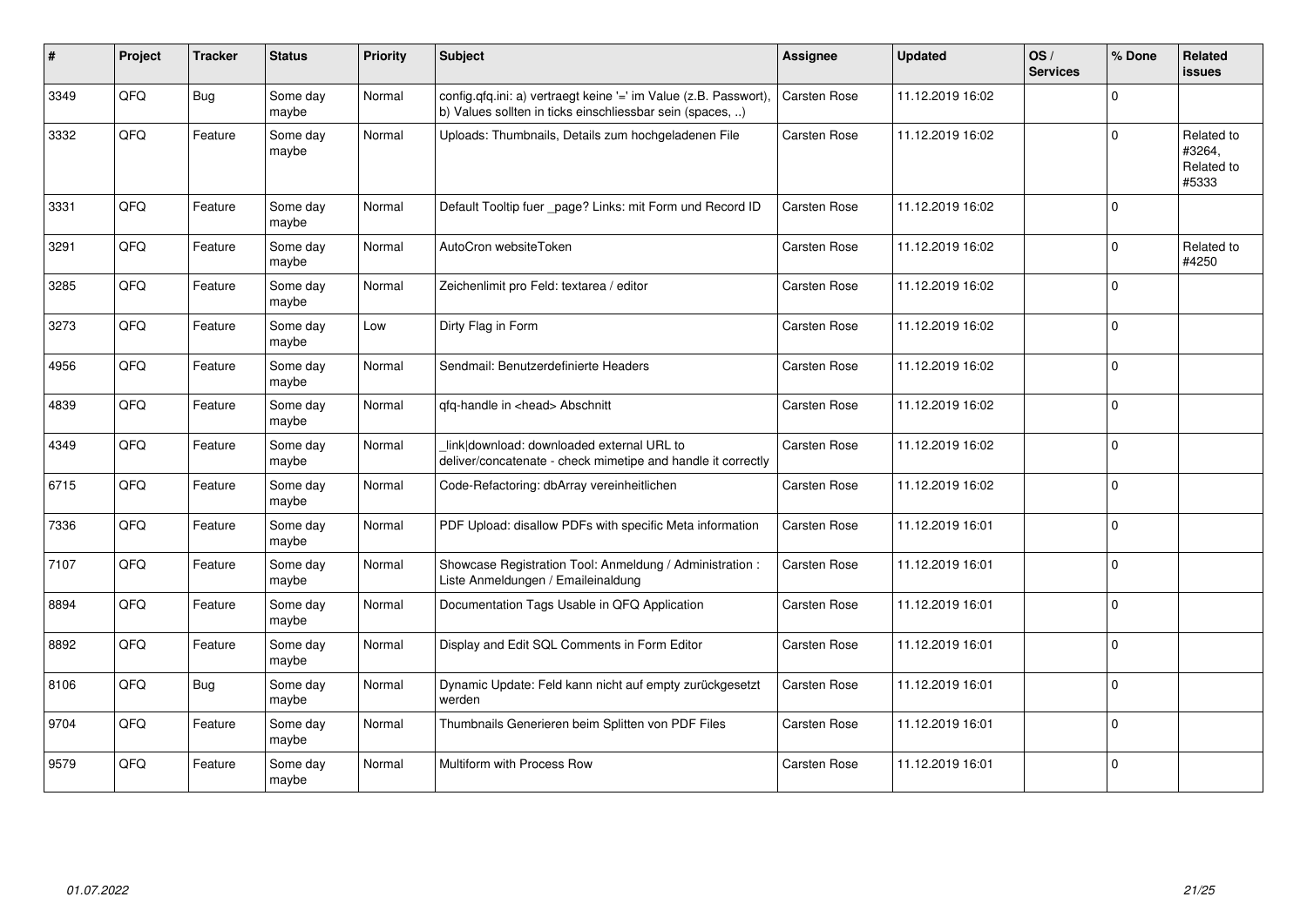| #     | Project | <b>Tracker</b> | <b>Status</b>     | <b>Priority</b> | <b>Subject</b>                                                                                      | <b>Assignee</b> | <b>Updated</b>   | OS/<br><b>Services</b> | % Done      | Related<br><b>issues</b>                                               |
|-------|---------|----------------|-------------------|-----------------|-----------------------------------------------------------------------------------------------------|-----------------|------------------|------------------------|-------------|------------------------------------------------------------------------|
| 7732  | QFQ     | Feature        | Some day<br>maybe | Normal          | Javascript: Lazy Loading der add on libs                                                            | Benjamin Baer   | 08.06.2022 10:38 |                        | $\Omega$    | Related to<br>#12611,<br>Related to<br>#12490,<br>Related to<br>#10013 |
| 12490 | QFQ     | Feature        | New               | Normal          | Loading Plugins in QFQ - see what tinymce does. (lazy<br>loading)                                   | Benjamin Baer   | 08.06.2022 10:37 |                        | $\Omega$    | Related to<br>#12611,<br>Related to<br>#10013,<br>Related to<br>#7732  |
| 7602  | QFQ     | Feature        | ToDo              | High            | Multi Select: with checkboxes                                                                       | Benjamin Baer   | 22.03.2022 09:07 |                        | $\Omega$    |                                                                        |
| 6140  | QFQ     | Bug            | Priorize          | Normal          | QFQ DnD Sort: Locked fields                                                                         | Benjamin Baer   | 21.03.2022 09:56 |                        | $\mathbf 0$ |                                                                        |
| 6801  | QFQ     | Feature        | Priorize          | Normal          | Fabric: Maximize / FullIscreen                                                                      | Benjamin Baer   | 21.03.2022 09:56 |                        | $\mathbf 0$ |                                                                        |
| 5562  | QFQ     | Feature        | Priorize          | Normal          | Drag'n'Drop fuer Uploads                                                                            | Benjamin Baer   | 21.03.2022 09:52 |                        | $\pmb{0}$   | Related to<br>#9706                                                    |
| 6224  | QFQ     | Feature        | Priorize          | Normal          | Dynamic update: fade in/out fields                                                                  | Benjamin Baer   | 21.03.2022 09:50 |                        | $\mathbf 0$ |                                                                        |
| 5366  | QFQ     | Feature        | Priorize          | Normal          | Saving with keyboard shortcuts                                                                      | Benjamin Baer   | 21.03.2022 09:47 |                        | $\pmb{0}$   |                                                                        |
| 12556 | QFQ     | Feature        | New               | Normal          | Pills Title: colored = static or dynamic on allrequiredgiven                                        | Benjamin Baer   | 19.03.2022 17:49 |                        | $\Omega$    |                                                                        |
| 13528 | QFQ     | Bug            | New               | Normal          | qfq.io > releases: es wird kein neues Release angelegt                                              | Benjamin Baer   | 19.03.2022 17:46 |                        | $\mathbf 0$ |                                                                        |
| 13647 | QFQ     | <b>Bug</b>     | <b>New</b>        | Normal          | Autofocus funktioniert nicht auf Chrome                                                             | Benjamin Baer   | 19.03.2022 17:44 |                        | $\mathbf 0$ |                                                                        |
| 12476 | QFQ     | Feature        | <b>New</b>        | Normal          | clearMe: a) should trigger 'dirty', b) sticky on textarea resize                                    | Benjamin Baer   | 04.01.2022 08:40 |                        | $\mathbf 0$ | Related to<br>#9528                                                    |
| 6870  | QFQ     | Feature        | Priorize          | Normal          | Click on '_link' triggers an API call                                                               | Benjamin Baer   | 03.01.2022 08:25 |                        | $\Omega$    |                                                                        |
| 2665  | QFQ     | <b>Bug</b>     | Priorize          | Normal          | Dynamic Update funktioniert nicht, wenn beim<br>entsprechenden FormElement eine size angegeben ist. | Benjamin Baer   | 03.01.2022 08:12 |                        | 30          |                                                                        |
| 6566  | QFQ     | <b>Bug</b>     | Priorize          | Normal          | Link Function 'delete': provided parameter missing on page<br>reload                                | Benjamin Baer   | 03.01.2022 08:08 |                        | $\Omega$    |                                                                        |
| 4457  | QFQ     | Bug            | Priorize          | Normal          | typeahead: pressing return to select an item, saves the form<br>and closes the form.                | Benjamin Baer   | 03.01.2022 08:01 |                        | $\Omega$    | Related to<br>#4398                                                    |
| 7965  | QFQ     | Feature        | Priorize          | Normal          | Input type 'text' with visual format - currency                                                     | Benjamin Baer   | 03.01.2022 07:45 |                        | $\mathbf 0$ |                                                                        |
| 9135  | QFQ     | Feature        | Priorize          | Normal          | Progress Bar generic / replace old hourglass download<br>popup                                      | Benjamin Baer   | 03.01.2022 07:43 |                        | $\Omega$    |                                                                        |
| 9548  | QFQ     | Feature        | Feedback          | High            | FormElement: Pattern mismatch - optional report only on<br>focus lost                               | Benjamin Baer   | 03.05.2021 21:14 |                        | $\mathbf 0$ |                                                                        |
| 11237 | QFQ     | <b>Bug</b>     | New               | High            | Radiobutton / parameter.buttonClass= btn-default - kein dirty<br>Trigger                            | Benjamin Baer   | 03.05.2021 21:12 |                        | $\Omega$    | Related to<br>#10766                                                   |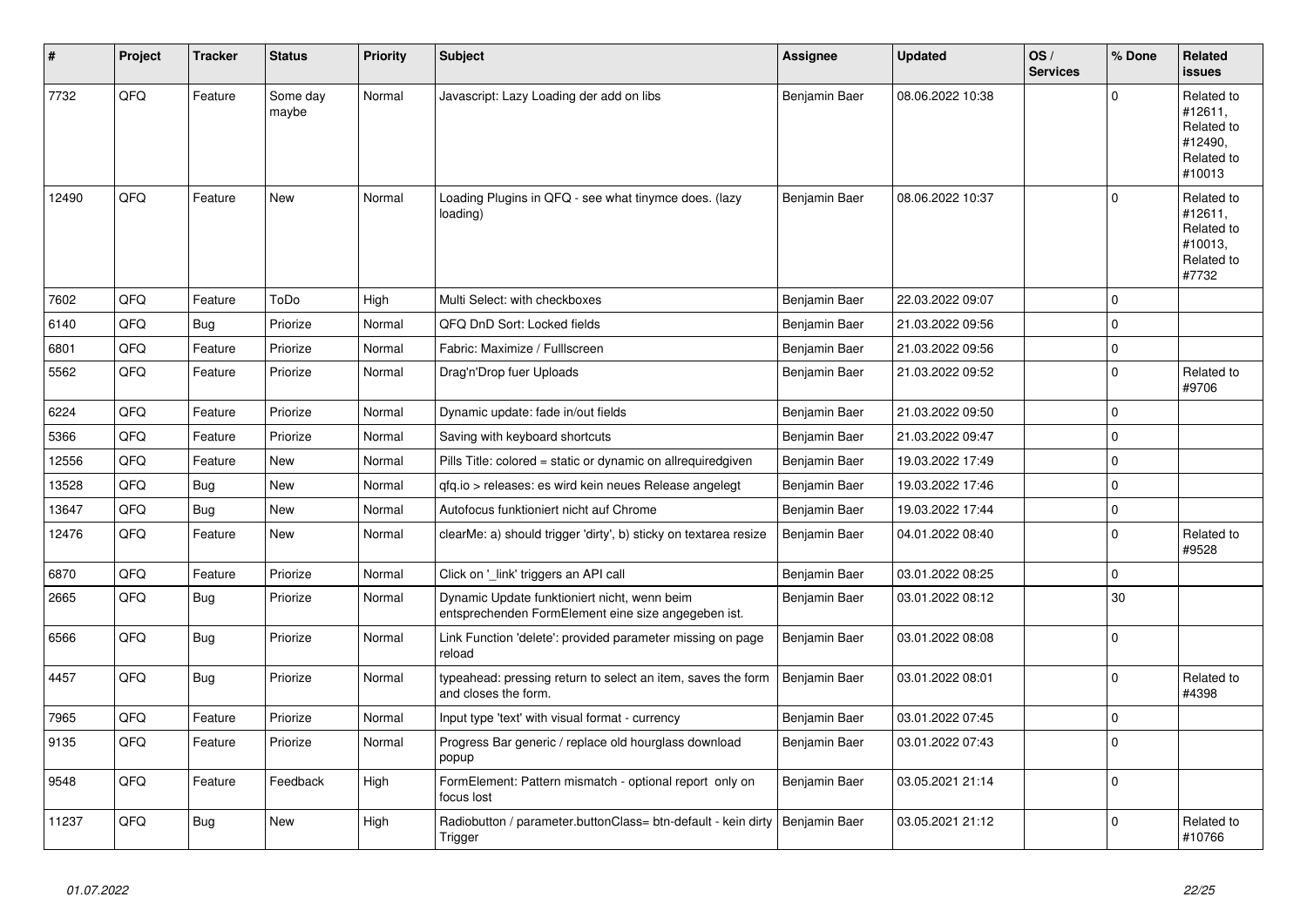| ∦     | Project | <b>Tracker</b> | <b>Status</b>     | <b>Priority</b> | Subject                                                                                                                                                  | Assignee        | <b>Updated</b>   | OS/<br><b>Services</b> | % Done   | Related<br>issues                           |
|-------|---------|----------------|-------------------|-----------------|----------------------------------------------------------------------------------------------------------------------------------------------------------|-----------------|------------------|------------------------|----------|---------------------------------------------|
| 11057 | QFQ     | Bug            | <b>New</b>        | High            | Checkboxes ohne span.checkmark im Report werden<br>ausgeblendet                                                                                          | Benjamin Baer   | 03.05.2021 21:12 |                        | $\Omega$ | Related to<br>#11039                        |
| 10003 | QFQ     | Feature        | Priorize          | Normal          | fieldset: stronger visualize group                                                                                                                       | Benjamin Baer   | 12.02.2020 08:13 |                        | $\Omega$ |                                             |
| 9130  | QFQ     | Feature        | Some day<br>maybe | Normal          | tablesorter: Automatic Row numbering / Zeilenummer                                                                                                       | Benjamin Baer   | 01.02.2020 23:22 |                        | $\Omega$ |                                             |
| 7730  | QFQ     | Feature        | Priorize          | Normal          | SELECT Box: title in between                                                                                                                             | Benjamin Baer   | 01.02.2020 23:22 |                        | $\Omega$ |                                             |
| 6972  | QFQ     | Feature        | Some day<br>maybe | Normal          | Fabric Clipboard / cross browser tab                                                                                                                     | Benjamin Baer   | 01.02.2020 23:21 |                        | $\Omega$ |                                             |
| 6970  | QFQ     | Feature        | Some day<br>maybe | Normal          | tablesorter: default fuer 'sortReset' aendern von 'Ctrl' zu 'Alt'                                                                                        | Benjamin Baer   | 01.02.2020 23:21 |                        | $\Omega$ |                                             |
| 5024  | QFQ     | Feature        | Some day<br>maybe | Normal          | Fabric: Generate PDF with edits                                                                                                                          | Benjamin Baer   | 01.02.2020 23:20 |                        | $\Omega$ | Related to<br>#10704                        |
| 4454  | QFQ     | Bug            | Some day<br>maybe | Normal          | Required Elements: multiple elements in a row - whole row<br>marked if only one input is empty.                                                          | Benjamin Baer   | 01.02.2020 23:20 |                        | $\Omega$ |                                             |
| 4398  | QFQ     | <b>Bug</b>     | Some day<br>maybe | Normal          | Typeahead: mouse click in a prefilled input opens a single<br>item dropdown with the current value - click on it seems to<br>set the value, not the key. | Benjamin Baer   | 01.02.2020 23:20 |                        | $\Omega$ | Related to<br>#4457                         |
| 8522  | QFQ     | Feature        | Some day<br>maybe | Normal          | build QFQ - npm warnings                                                                                                                                 | Benjamin Baer   | 01.02.2020 23:19 |                        | 50       |                                             |
| 5389  | QFQ     | Feature        | Some day<br>maybe | Normal          | QFQ Design: Multline label / note                                                                                                                        | Benjamin Baer   | 01.02.2020 23:19 |                        | $\Omega$ |                                             |
| 9898  | QFQ     | <b>Bug</b>     | Feedback          | Normal          | Formular trotz Timeout gespeichert                                                                                                                       | Benjamin Baer   | 01.02.2020 15:56 |                        | $\Omega$ |                                             |
| 9535  | QFQ     | <b>Bug</b>     | Feedback          | Normal          | Report:  AS '_vertical' - column to wide - vertical >> rot45,<br>rot90                                                                                   | Benjamin Baer   | 01.02.2020 15:56 |                        | $\Omega$ |                                             |
| 2063  | QFQ     | Bug            | Some day<br>maybe | Normal          | Pills auf 'inaktiv' setzen falls keine Element auf dem Pill<br>sichtbar sind.                                                                            | Benjamin Baer   | 11.12.2019 16:03 |                        | $\Omega$ | Related to<br>#3752                         |
| 3692  | QFQ     | Feature        | Some day<br>maybe | Normal          | QFQ Webseite                                                                                                                                             | Benjamin Baer   | 11.12.2019 16:02 |                        | $\Omega$ | Related to<br>#5033                         |
| 3415  | QFQ     | Feature        | Some day<br>maybe | Normal          | FE Login Box Templatefile                                                                                                                                | Benjamin Baer   | 11.12.2019 16:02 |                        | $\Omega$ |                                             |
| 4420  | QFQ     | Feature        | Some day<br>maybe | Normal          | Client: Local Storage - store the changes of a form, local in<br>the browser.                                                                            | Benjamin Baer   | 11.12.2019 16:02 |                        | $\Omega$ |                                             |
| 14185 | QFG     | Feature        | New               | Normal          | External/Autocron.php - better suitable directory                                                                                                        | Support: System | 28.05.2022 11:03 |                        | 0        |                                             |
| 10114 | QFQ     | Feature        | New               | High            | Symbol (Link): 'G:' (Glyphicon) replaced by 'i:' (icon)                                                                                                  |                 | 07.12.2021 17:19 |                        | $\Omega$ | Related to<br>#3797,<br>Related to<br>#4194 |
| 4445  | QFQ     | Feature        | Some day<br>maybe | Normal          | template group: Option to simulate fieldset                                                                                                              |                 | 28.06.2021 14:11 |                        | 0        |                                             |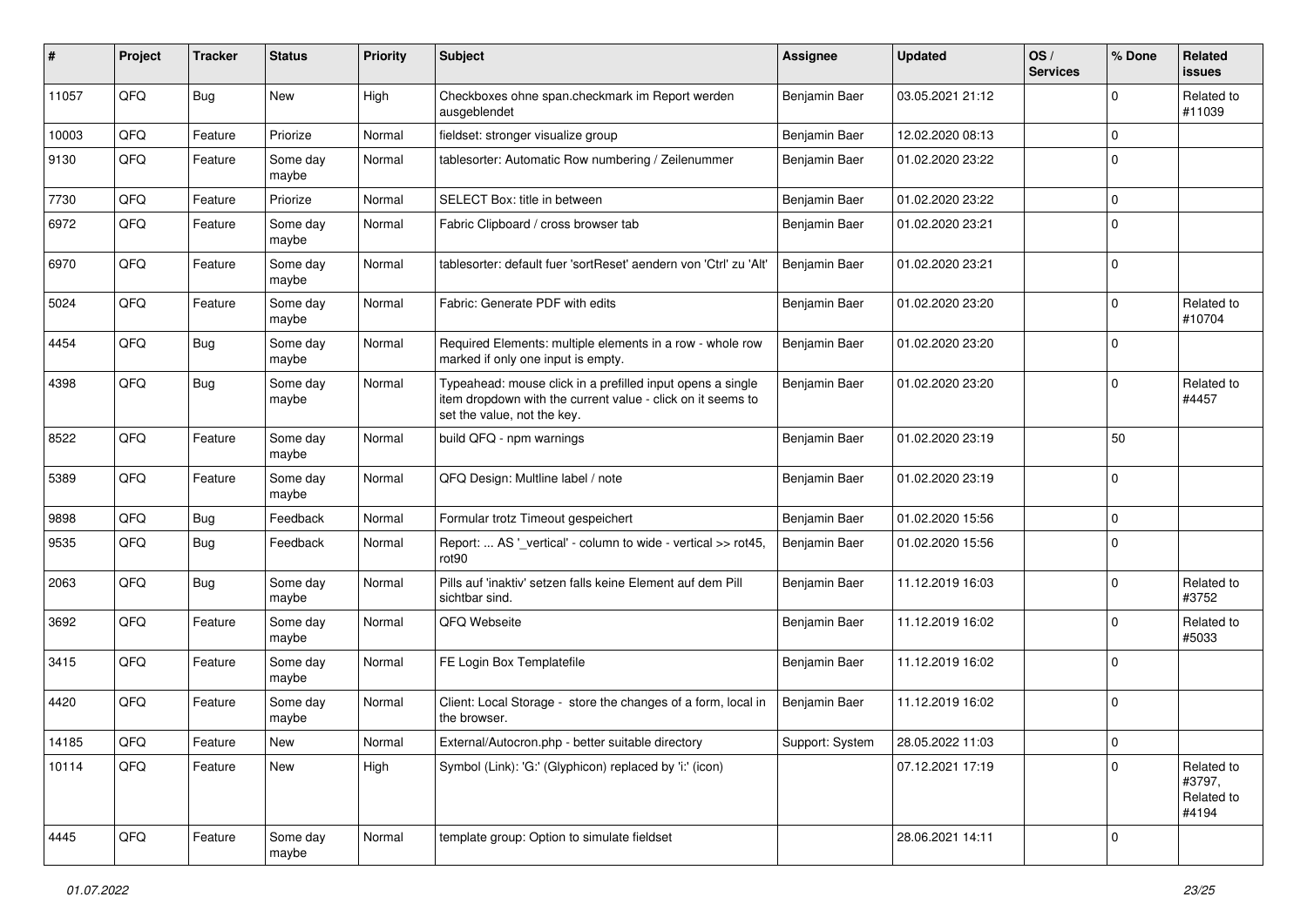| #     | Project | <b>Tracker</b> | <b>Status</b>     | <b>Priority</b> | <b>Subject</b>                                                     | <b>Assignee</b> | <b>Updated</b>   | OS/<br><b>Services</b> | % Done      | Related<br>issues    |
|-------|---------|----------------|-------------------|-----------------|--------------------------------------------------------------------|-----------------|------------------|------------------------|-------------|----------------------|
| 880   | QFQ     | Feature        | Some day<br>maybe | Urgent          | Security: PHP, SQL Injection, XSS                                  |                 | 03.05.2021 21:14 |                        | $\mathbf 0$ | Related to<br>#14320 |
| 11850 | QFQ     | Feature        | New               | Urgent          | Wizard Form: basierend auf einer Tabelle eine Form<br>anlegen.     |                 | 03.05.2021 21:12 |                        | $\Omega$    | Blocked by<br>#8082  |
| 10766 | QFQ     | Bug            | <b>New</b>        | High            | Radiobutton / parameter.buttonClass=btn-default: dynamic<br>update |                 | 03.05.2021 21:12 |                        | $\mathbf 0$ | Related to<br>#11237 |
| 10345 | QFQ     | Feature        | New               | Normal          | Templates - Patterns QFQ Style                                     |                 | 03.05.2021 21:01 |                        | 0           | Related to<br>#10713 |
| 4194  | QFQ     | Feature        | In Progress       | Normal          | Bootstrap 4 ist jetzt offiziel                                     |                 | 03.05.2021 20:47 |                        | $\mathbf 0$ | Related to<br>#10114 |
| 12156 | QFQ     | Feature        | New               | Normal          | Form: Optional disable 'leave page'                                |                 | 03.05.2021 20:45 |                        | 0           |                      |
| 7278  | QFQ     | Feature        | Some day<br>maybe | Normal          | Form: Wert vordefinieren der immer gesetzt wird                    |                 | 02.05.2021 09:27 |                        | $\mathbf 0$ |                      |
| 12135 | QFQ     | Feature        | New               | Normal          | Subrecord: Notiz                                                   |                 | 24.04.2021 16:58 |                        | $\pmb{0}$   |                      |
| 12039 | QFQ     | Feature        | New               | Normal          | Missing htmlSpecialChar() in pre processing on form submit         |                 | 18.02.2021 00:09 |                        | 0           | Related to<br>#14320 |
| 12038 | QFQ     | Feature        | New               | Normal          | a) STORE_VAR: filenameOnlyStripUniq, b) SP:<br>QSTRIPUNIQ()        |                 | 17.02.2021 23:55 |                        | $\mathbf 0$ |                      |
| 7229  | QFQ     | Feature        | Some day<br>maybe | Normal          | New FormElement.type: Button                                       |                 | 01.02.2021 12:32 |                        | 0           |                      |
| 3880  | QFQ     | Feature        | Some day<br>maybe | Normal          | Form 'Form': anlegen einer Tabelle                                 |                 | 14.01.2021 10:12 |                        | $\pmb{0}$   |                      |
| 9126  | QFQ     | Bug            | Some day<br>maybe | Normal          | hidden Form elements are present in page source                    |                 | 02.01.2021 18:41 |                        | $\mathbf 0$ |                      |
| 11716 | QFQ     | Feature        | New               | Normal          | Form an beliebiger Stelle im Report anzeigen                       |                 | 09.12.2020 09:47 |                        | $\mathbf 0$ |                      |
| 11715 | QFQ     | Bug            | <b>New</b>        | Normal          | acceptZeroAsRequired and requiredOffButMark do not<br>coincide     |                 | 08.12.2020 12:13 |                        | $\Omega$    |                      |
| 11534 | QFQ     | Feature        | <b>New</b>        | Normal          | Report: Action on selected rows - Table batchprocessing<br>feature |                 | 18.11.2020 08:15 |                        | $\mathbf 0$ |                      |
| 11535 | QFQ     | Feature        | <b>New</b>        | Normal          | Ability to create SQL columns in frontend QFQ forms                |                 | 17.11.2020 12:11 |                        | 0           |                      |
| 11522 | QFQ     | <b>Bug</b>     | New               | Normal          | Aus/Einblenden von Reitern                                         |                 | 13.11.2020 14:58 |                        | $\mathbf 0$ |                      |
| 10759 | QFQ     | Bug            | New               | Normal          | emptyMeansNull - Feld falsch aktualisiert                          |                 | 12.11.2020 23:45 |                        | $\pmb{0}$   |                      |
| 11195 | QFQ     | Bug            | New               | Low             | Dynamic Update: Note not updated if new text is empty<br>(v20.4)   |                 | 25.09.2020 11:14 |                        | $\mathbf 0$ |                      |
| 10890 | QFQ     | <b>Bug</b>     | New               | Normal          | AutoCron hangs                                                     |                 | 20.07.2020 13:56 |                        | 0           |                      |
| 10874 | QFQ     | Feature        | New               | Normal          | Erstellen eines Foreign Keys in der Tabelle "FormElement"          |                 | 13.07.2020 10:11 |                        | $\pmb{0}$   |                      |
| 10763 | QFQ     | Feature        | New               | Normal          | form accessed and submitted despite logout?                        |                 | 16.06.2020 11:43 |                        | $\pmb{0}$   |                      |